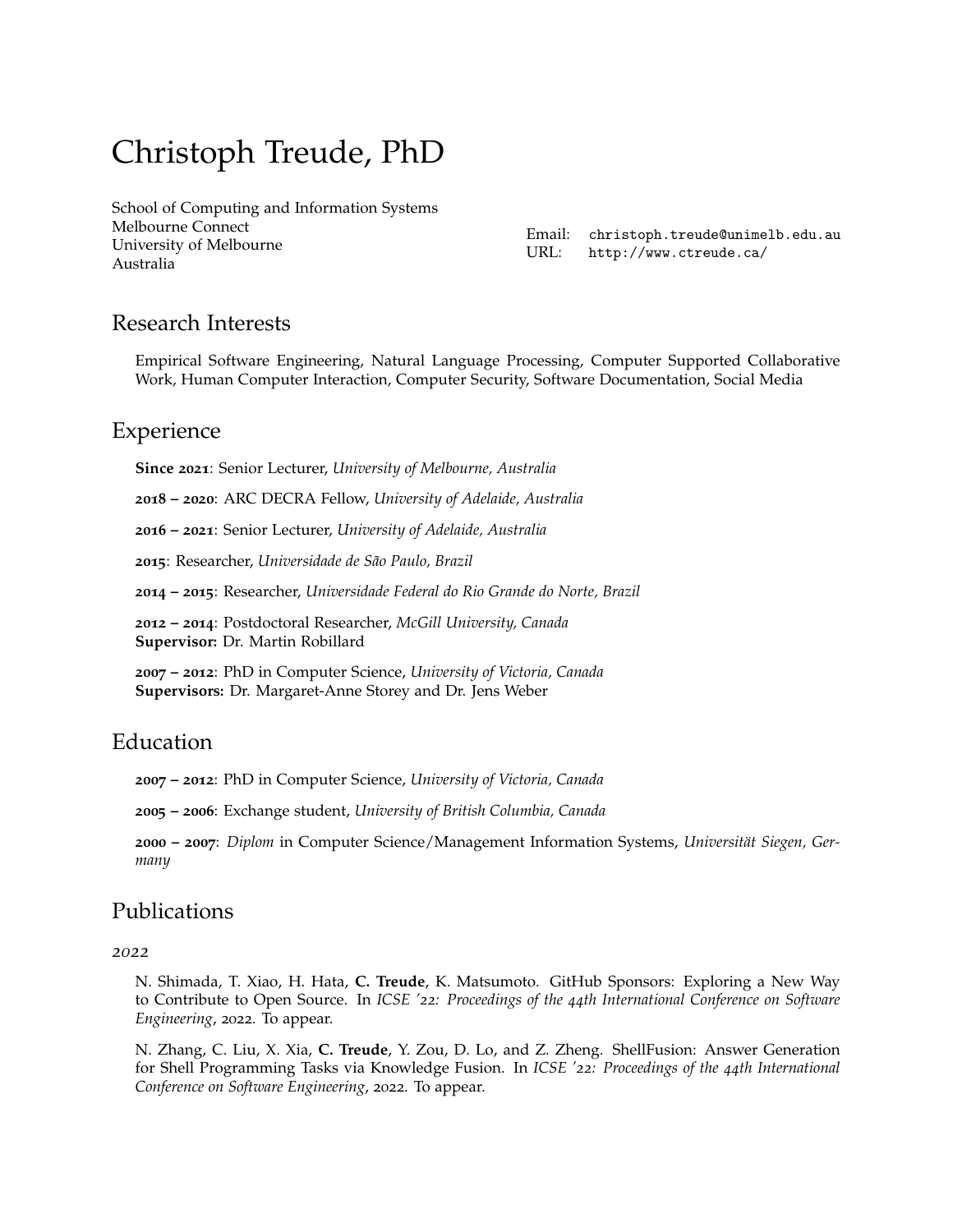M. Liu, X. Peng, A. Marcus, **C. Treude**, J. Xie, H. Xu, and Y. Yang. How to Formulate Specific How-To Questions in Software Development? In *ESEC/FSE '22: Proceedings of the Joint European Software Engineering Conference and Symposium on the Foundations of Software Engineering*, 2022. To appear. **(Acceptance rate: 22%)**

Y. Jiang, X. Su, **C. Treude**, and T. Wang. Hierarchical Semantic-Aware Neural Code Representation. In *Journal of Systems and Software*, 2022. To appear.

T. Wong, M. Wagner, and **C. Treude**. Self-Adaptive Systems: A Systematic Literature Review Across Categories and Domains. In *Information and Software Technology*, 2022. To appear.

A. Galappaththi, S. Nadi, and **C. Treude**. Does This Apply to Me? An Empirical Study of Technical Context in Stack Overflow. In *MSR '22: Proceedings of the 19th International Conference on Mining Software Repositories*, 2022. To appear.

### **(Acceptance rate: 34%)**

R. Garcia, C.-J. T. Liao, A. Pearce, and **C. Treude**. Gender Influence on Communication Initiated within Student Teams. In *SIGCSE '22: Proceedings of the 53rd Technical Symposium on Computer Science Education*, 2022. To appear.

M. Fernandes, S. Ferino, A. K. Fernandes, U. Kulesza, E. Aranha, and **C. Treude**. DevOps Education: An Interview Study of Challenges and Recommendations. In *ICSE '22: Proceedings of the 44th International Conference on Software Engineering – SEET track*, 2022. To appear.

J. Caddy, M. Wagner, **C. Treude**, E. Barr, M. Allamanis. Is Surprisal in Issue Trackers Actionable? In *MSR '22: Proceedings of the 19th International Conference on Mining Software Repositories – RR track*, 2022. To appear.

B. Reid, M. Wagner, M. d'Amorim, and **C. Treude**. Software Engineering User Study Recruitment on Prolific: An Experience Report. In *RoPES '22: Proceedings of the 1st International Workshop on Recruiting Participants for Empirical Software Engineering*, 2022. To appear.

F. Ebert, A. Serebrenik, **C. Treude**, N. Novielli, and F. Castor. On Recruiting Experienced GitHub Contributors for Interviews and Surveys on Prolific. In *RoPES '22: Proceedings of the 1st International Workshop on Recruiting Participants for Empirical Software Engineering*, 2022. To appear.

#### *2021*

M. Aniche, **C. Treude**, and A. Zaidman. How Developers Engineer Test Cases: An Observational Study. In *IEEE Transactions on Software Engineering*, 2021. To appear.

M. Liu, X. Peng, A. Marcus, S. Xing, **C. Treude**, and C. Zhao. API-Related Developer Information Needs in Stack Overflow. In *IEEE Transactions on Software Engineering*, 2021. To appear.

K. Cao, C. Chen, S. Baltes, **C. Treude**, and X. Chen. Automated Query Reformulation for Efficient Search Based on Query Logs from Stack Overflow. In *ICSE '21: Proceedings of the 43rd International Conference on Software Engineering*, 2021. To appear. **(ACM SIGSOFT Distinguished Paper)**

H. Hata, R. Kula, T. Ishio, and **C. Treude**. Same File, Different Changes: The Potential of Meta-Maintenance on GitHub. In *ICSE '21: Proceedings of the 43rd International Conference on Software Engineering*, 2021. To appear.

M. Gerosa, I. Wiese, B. Trinkenreich, G. Link, G. Robles, **C. Treude**, I. Steinmacher, and A. Sarma. The Shifting Sands of Motivation: Revisiting What Drives Contributors in Open Source. In *ICSE '21: Proceedings of the 43rd International Conference on Software Engineering*, 2021. To appear.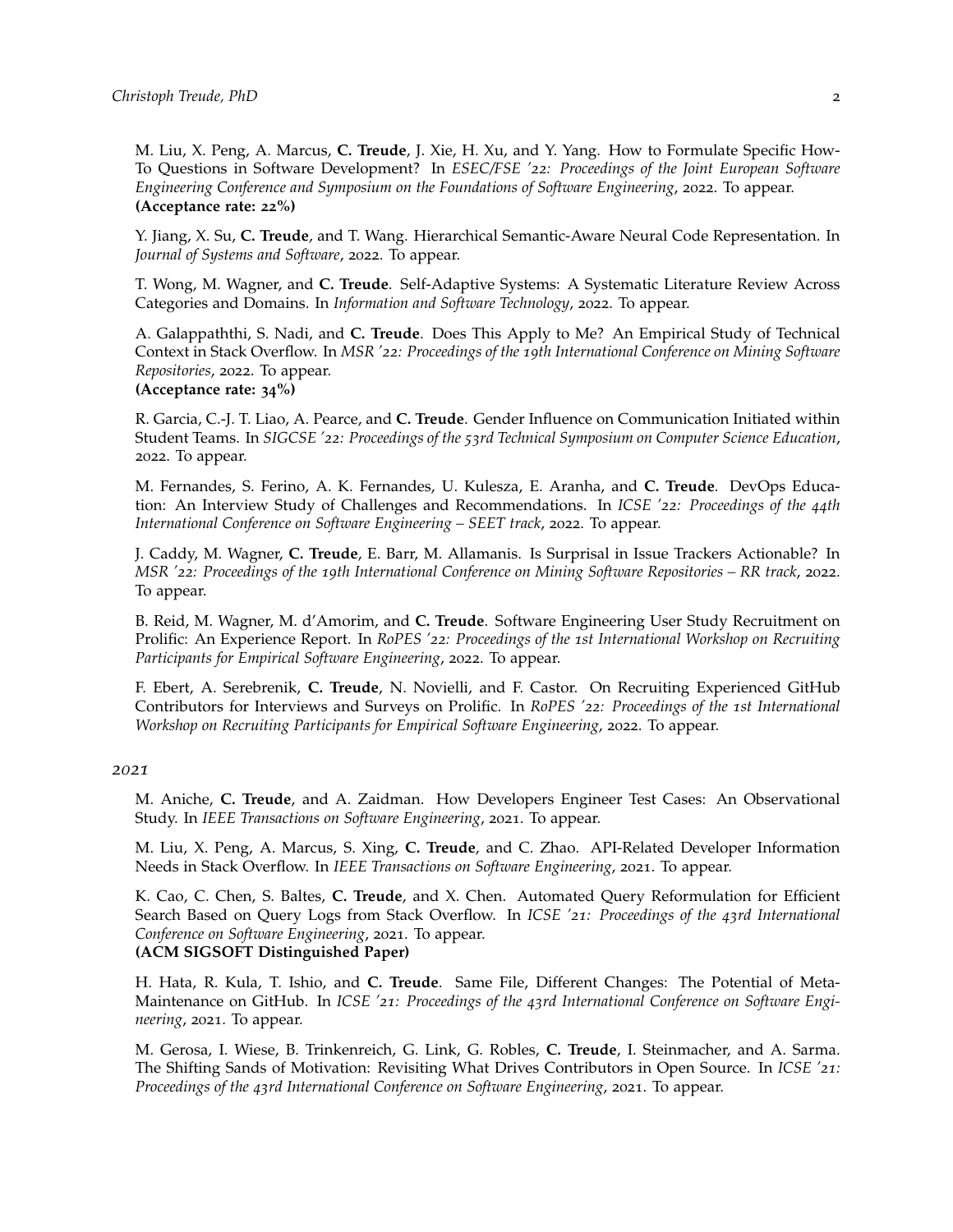M. Liu, X. Peng, A. Marcus, **C. Treude**, X. Bai, G. Lyu, J. Xie, and X. Zhang. Learning-based Extraction of First-Order Logic Representations of API Directives. In *ESEC/FSE '21: Proceedings of the Joint European Software Engineering Conference and Symposium on the Foundations of Software Engineering*, 2021. To appear.

**(Acceptance rate: 24%)**

J. Liu, S. Baltes, **C. Treude**, D. Lo, Y. Zhang, and X. Xia. Characterizing Search Activities on Stack Overflow. In *ESEC/FSE '21: Proceedings of the Joint European Software Engineering Conference and Symposium on the Foundations of Software Engineering*, 2021. To appear. **(Acceptance rate: 24%)**

H. Hata, N. Novielli, S. Baltes, R. Kula, and **C. Treude**. GitHub Discussions: An Exploratory Study of Early Adoption. In *Empirical Software Engineering*, 2021. To appear.

R. Croft, Y. Xie, M. Zahedi, M. A. Babar, and **C. Treude**. An Empirical Study of Developers' Discussions about Security Challenges of Different Programming Languages. In *Empirical Software Engineering*, 2021. To appear.

S. Herbold, A. Trautsch, B. Ledel, A. Aghamohammadi, T. A. Ghaleb, K. Kaur Chahal, T. Bossenmaier, B. Nagaria, P. Makedonski, M. N. Ahmadabadi, K. Szabados, H. Spieker, M. Madeja, N. G. Hoy, V. Lenarduzzi, S. Wang, G. Rodríguez-Pérez, R. Colomo-Palacios, R. Verdecchia, P. Singh, Y. Qin, D. Chakroborti, W. Davis, V. Walunj, H. Wu, D. Marcilio, O. Alam, A. Aldaeej, I. Amit, B. Turhan, S. Eismann, A. Wickert, I. Malavolta, M. Sulír, F. Fard, A. Z. Henley, S. Kourtzanidis, E. Tüzün, **C. Treude**, S. M. Shamasbi, I. Pashchenko, M. Wyrich, J. C. Davis, A. Serebrenik, E. Albrecht, E. U. Aktas, D. Strüber, and J. Erbel. A Fine-grained Data Set and Analysis of Tangling in Bug Fixing Commits. In *Empirical Software Engineering*, 2021. To appear.

T. Kinsman, M. Wessel, M. Gerosa, and **C. Treude**. How Do Software Developers Use GitHub Actions to Automate Their Workflows? In *MSR '21: Proceedings of the 18th International Conference on Mining Software Repositories*, 2021. To appear. **(Acceptance rate: 34%)**

M. Alghamdi, S. Hayashi, T. Kobayashi, and **C. Treude**. Characterising the Knowledge about Primitive Variables in Java Code Comments. In *MSR '21: Proceedings of the 18th International Conference on Mining Software Repositories*, 2021. To appear.

#### **(Acceptance rate: 34%)**

J. M. Florez, O. Chaparro, **C. Treude**, and A. Marcus. Combining Query Reduction and Expansion for Text-Retrieval-Based Bug Localization. In *SANER '21: Proceedings of the 28th International Conference on Software Analysis, Evolution, and Reengineering*, 2021. To appear.

S. Wattanakriengkrai, B. Chinthanet, H. Hata, R. Kula, **C. Treude**, J. Guo, and K. Matsumoto. GitHub Repositories with Links to Academic Papers: Public Access, Traceability, and Evolution. In *Journal of Systems and Software*, 2021. To appear.

L. Furtado, B. Cartaxo, **C. Treude**, and G. Pinto. How Successful Are Open Source Contributions From Countries with Different Levels of Human Development? In *IEEE Software*, 2021. To appear.

R. Kula, **C. Treude**, H. Hata, S. Baltes, I. Steinmacher, M. A. Gerosa, and W. Kula Amini. Challenges for Inclusion in Software Engineering: The Case of the Emerging Papua New Guinean Society. In *IEEE Software*, 2021. To appear.

R. Rebouças de Almeida, R. do Nascimento Ribeiro, **C. Treude**, and U. Kulesza. Business-Driven Technical Debt Prioritization: An Industrial Case Study. In *TechDebt '21: Proceedings of the 4th International Conference on Technical Debt*, 2021. To appear. **(Best Paper)**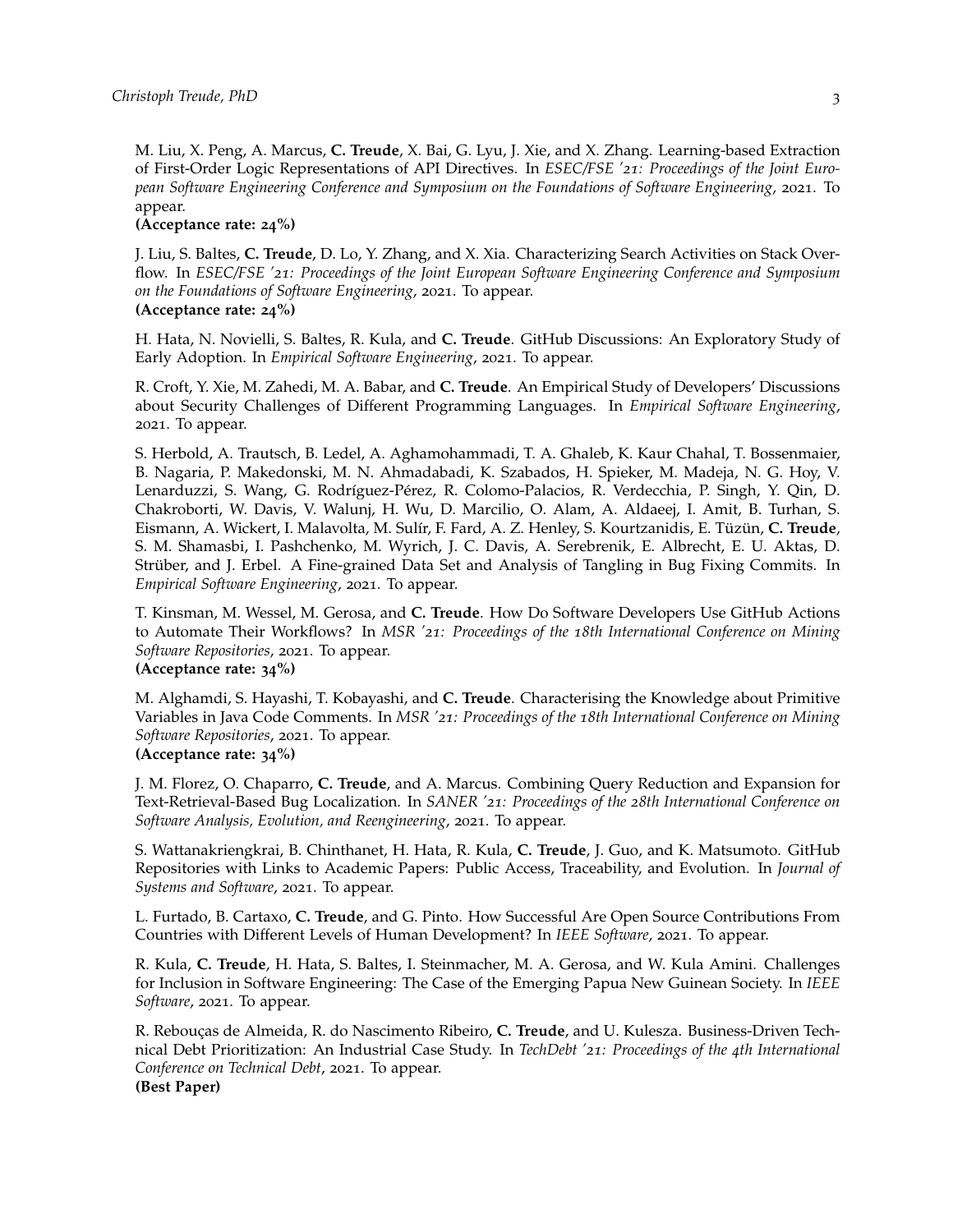S. Islam, R. Kula, **C. Treude**, T. Ishio, and K. Matsumoto. Contrasting Third-Party Package Management User Experience. In *ICSME '21: Proceedings of the 37th International Conference on Software Maintenance and Evolution - NIER track*, 2021. To appear.

S. Ferino, M. Fernandes, A. K. Fernandes, U. Kulesza, E. Aranha, and **C. Treude**. Analyzing DevOps Teaching Strategies: An Initial Study. In *SBES '21: Proceedings of the 35th Brazilian Symposium on Software Engineering - IIER track*, 2021. To appear. **(Distinguished Paper)**

S. A. Licorish, **C. Treude**, J. Grundy, K. Blincoe, S. MacDonell, C. Tantithamthavorn, L. Li, and J.-G. Schneider. Software Engineering in Australasia. In *SIGSOFT Software Engineering Notes 46, 2*, pages 16-17, 2021.

#### *2020*

S. Baltes, **C. Treude**, and M. P. Robillard. Contextual Documentation Referencing on Stack Overflow. In *IEEE Transactions on Software Engineering*, 2020. To appear.

P.-P. Pârțachi, S. Dash, C. Treude, and E. T. Barr. Posit: Simultaneously Tagging Natural and Programming Languages. In *ICSE '20: Proceedings of the 42nd International Conference on Software Engineering*, 2020. To appear.

W. Xie, X. Peng, M. Liu, **C. Treude**, Z. Xing, X. Zhang, and W. Zhao. API Method Recommendation via Explicit Matching of Functionality Verb Phrases. In *ESEC/FSE '20: Proceedings of the Joint European Software Engineering Conference and Symposium on the Foundations of Software Engineering*, 2020. To appear. **(Acceptance rate: 28%)**

J. Silva, I. Wiese, D. M. German, **C. Treude**, M. A. Gerosa, and I. Steinmacher. A Theory of the Engagement in Open Source Projects via Summer of Code Programs. In *ESEC/FSE '20: Proceedings of the Joint European Software Engineering Conference and Symposium on the Foundations of Software Engineering*, 2020. To appear.

#### **(Acceptance rate: 28%)**

E. L. Vargas, M. Aniche, **C. Treude**, M. Bruntink, and G. Gousios. Selecting third-party libraries: The practitioners' perspective. In *ESEC/FSE '20: Proceedings of the Joint European Software Engineering Conference and Symposium on the Foundations of Software Engineering*, 2020. To appear. **(Acceptance rate: 28%)**

Y. Liu, M. Liu, X. Peng, **C. Treude**, Z. Xing, and X. Zhang. Generating Concept based API Element Comparison Using a Knowledge Graph. In *ASE '20: Proceedings of the 35th International Conference on Automated Software Engineering*, 2020. To appear. **(Acceptance rate 22%)**

## M. P. Robillard and **C. Treude**. Understanding Wikipedia as a Resource for Opportunistic Learning of Computing Concepts. In *SIGCSE '20: Proceedings of the 51st Technical Symposium on Computer Science Education*, 2020. To appear.

J. Jiarpakdee, C. Tantithamthavorn, and **C. Treude**. The Impact of Automated Feature Selection Techniques on the Interpretation of Defect Models. In *Empirical Software Engineering*, 2020. To appear.

R. Maipradit, **C. Treude**, H. Hata, and K. Matsumoto. Wait For It: Identifying "On-Hold" Self-Admitted Technical Debt. In *Empirical Software Engineering*, 2020. To appear.

G. Pinto, B. Miranda, S. Dissanayake, M. d'Amorim, **C. Treude**, and A. Bertolino. What is the Vocabulary of Flaky Tests? In *MSR '20: Proceedings of the 17th International Conference on Mining Software Repositories*, 2020. To appear.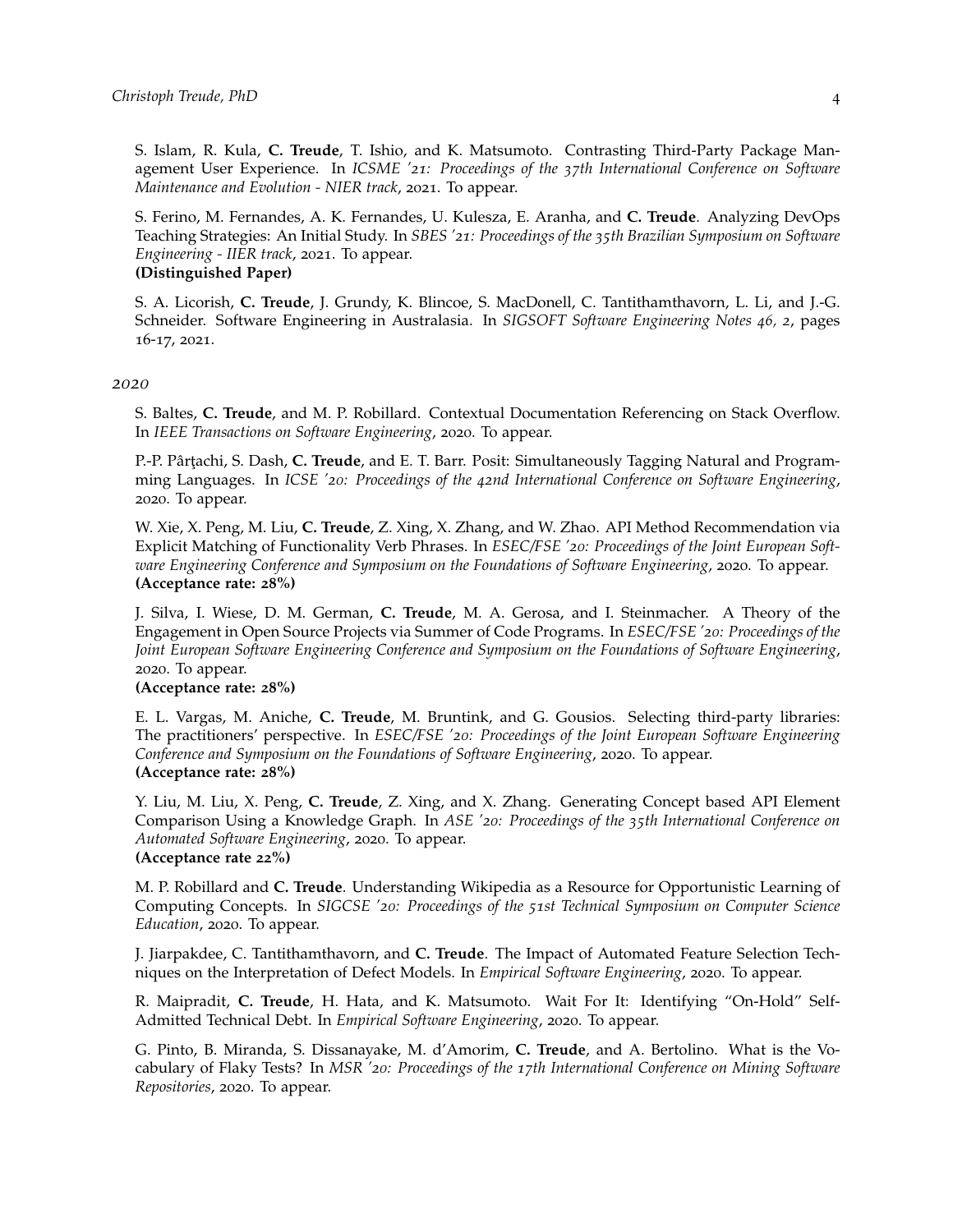M. Alghamdi, **C. Treude**, and M. Wagner. Human-Like Summaries from Heterogeneous and Time-Windowed Software Development Artefacts. In *PPSN '20: Proceedings of the 16th International Conference on Parallel Problem Solving from Nature*, 2020. To appear.

J. O. Silva, I. Wiese, D. M. German, **C. Treude**, M. A. Gerosa, and I. Steinmacher. Google Summer of Code: Student Motivations and Contributions. In *Journal of Systems and Software*, 2020. To appear.

S. Nadi and **C. Treude**. Essential Sentences for Navigating Stack Overflow Answers. In *SANER '20: Proceedings of the 27th International Conference on Software Analysis, Evolution, and Reengineering*, 2020. To appear.

**C. Treude**, J. Middleton, and T. Atapattu. Beyond Accuracy: Assessing Software Documentation Quality. In *ESEC/FSE '20: Proceedings of the Joint European Software Engineering Conference and Symposium on the Foundations of Software Engineering, Visions and Reflections*, 2020. To appear. **(Acceptance rate: 38%)**

S. Baltes and **C. Treude**. Code Duplication on Stack Overflow. In *ICSE '20: Proceedings of the 42nd International Conference on Software Engineering, NIER track*, 2020. To appear. **(Acceptance rate 30%)**

I. Nunes, **C. Treude**, and F. Calefato. The Impact of Dynamics of Collaborative Software Engineering on Introverts: A Study Protocol. In *MSR '20: Proceedings of the 17th International Conference on Mining Software Repositories*, 2020. To appear.

L. F. Dias, C. Barbosa, G. Pinto, I. Steinmacher, B. Fonseca, M. Ribeiro, **C. Treude**, and D. A. da Costa. Refactoring from 9 to 5? What and When Employees and Volunteers Contribute to OSS. In *VL/HCC '20: Proceedings of the Symposium on Visual Languages and Human-Centric Computing*, 2020. To appear.

B. Reid, **C. Treude**, and M. Wagner. Optimising the Fit of Stack Overflow Code Snippets into Existing Code. In *GI@GECCO '20: Proceedings of the 9th International Workshop on Genetic Improvement*, 2020. To appear.

M. Herath, T. Atapattu, H. A. Dung, **C. Treude**, and K. Falkner. AdelaideCyC at SemEval-2020 Task 12: Ensemble of Classifiers for Offensive Language Detection in Social Media. In *SemEval@COLING '20: Proceedings of the 14th International Workshop on Semantic Evaluation*, 2020. To appear.

#### *2019*

H. Hata, **C. Treude**, R. G. Kula, and T. Ishio. 9.6 Million Links in Source Code Comments: Purpose, Evolution, and Decay. In *ICSE '19: Proceedings of the 41st International Conference on Software Engineering*, 2019. To appear.

**(Acceptance rate 21%)**

E. Thiselton and **C. Treude**. Enhancing Python Compiler Error Messages via Stack Overflow. In *ESEM '19: 12th International Symposium on Empirical Software Engineering and Measurement*, 2019. To appear. **(Best paper; acceptance rate 20%)**

Z. Liu, X. Xia, **C. Treude**, D. Lo, and S. Li. Automatic Generation of Pull Request Descriptions. In *ASE '19: Proceedings of the 34th International Conference on Automated Software Engineering*, 2019. To appear. **(ACM SIGSOFT Distinguished Paper; acceptance rate 23%)**

A. Sulistya, G. A. A. Prana, A. Sharma, D. Lo, and **C. Treude**. SIEVE: Helping Developers Sift Wheat from Chaff via Cross-Platform Analysis. In *Empirical Software Engineering*, 2019. To appear.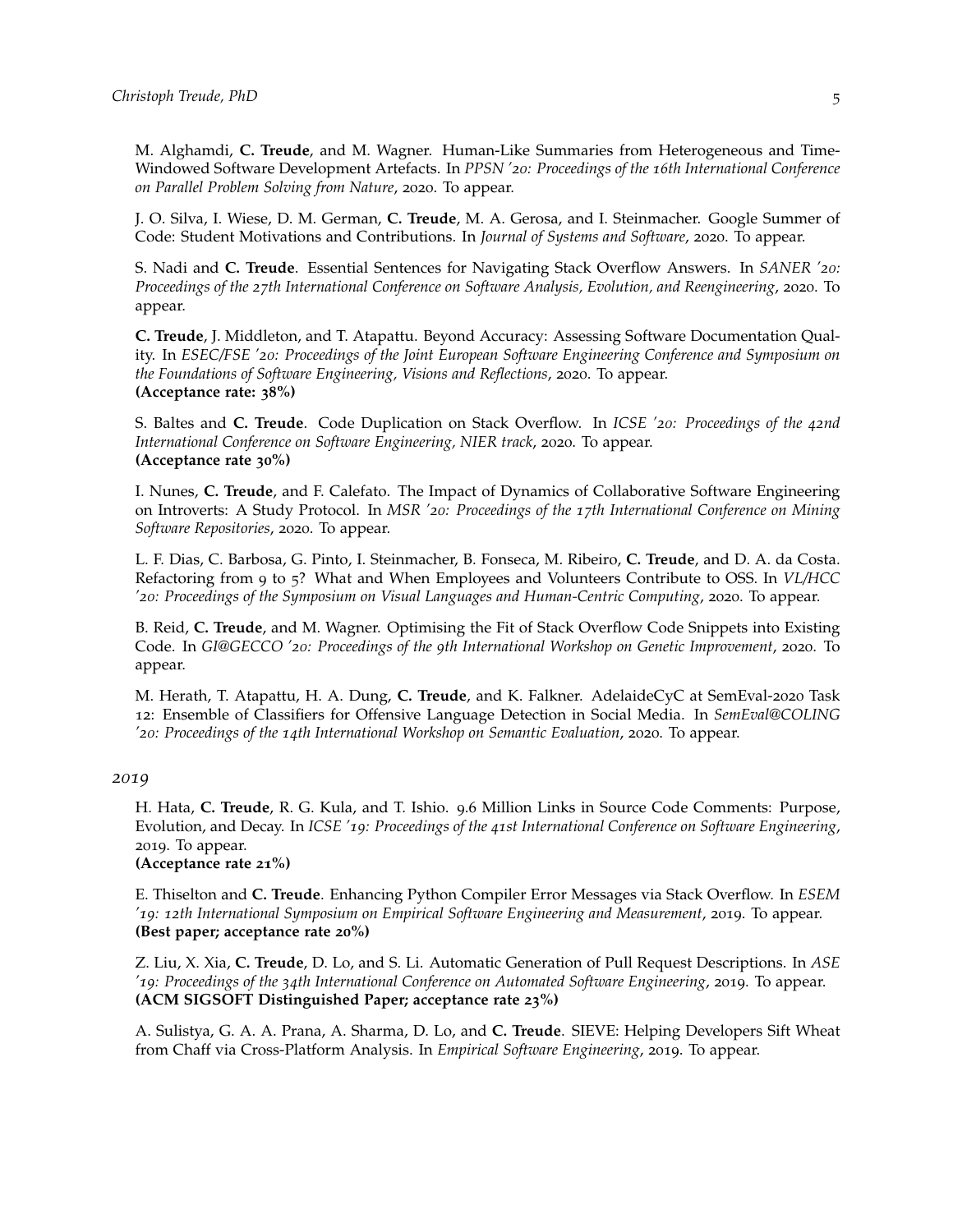C. S. Yu, **C. Treude**, and M. Aniche. Comprehending Test Code: An Empirical Study. In *ICSME '19: Proceedings of the 35th International Conference on Software Maintenance and Evolution*, 2019. To appear. **(Acceptance rate 23%)**

**C. Treude** and M. Wagner. Predicting Good Configurations for GitHub and Stack Overflow Topic Models. In *MSR '19: Proceedings of the 16th International Conference on Mining Software Repositories*, 2019. To appear.

## **(Acceptance rate 25%)**

A. Alqaimi, P. Thongtanunam, and **C. Treude**. Automatically Generating Documentation for Lambda Expressions in Java. In *MSR '19: Proceedings of the 16th International Conference on Mining Software Repositories*, 2019. To appear.

#### **(Acceptance rate 25%)**

H. Melo, R. Coelho, and **C. Treude**. Unveiling Exception Handling Guidelines adopted by Java Developers. In *SANER '19: Proceedings of the 26th International Conference on Software Analysis, Evolution, and Reengineering*, 2019. To appear.

# **(Acceptance rate 27%)**

I. S. Wiese, R. T. Kuroda, I. Steinmacher, G. A. Oliva, R. Ré, **C. Treude**, and M. A. Gerosa. Are Pieces of Contextual Information Suitable for Predicting Co-Changes? An Empirical Study. In *Software Quality Journal*, 2019. To appear.

M. Kelly, **C. Treude**, and A. Murray. A Case Study on Automated Fuzz Target Generation for Large Codebases. In *ESEM '19: 12th International Symposium on Empirical Software Engineering and Measurement*, 2019. To appear.

#### **(Acceptance rate 35%)**

R. Rebouças de Almeida, **C. Treude**, and U. Kulesza. Tracy: A Business-driven Technical Debt Prioritization Framework. In *ICSME '19: Proceedings of the 35th International Conference on Software Maintenance and Evolution*, 2019. To appear.

# **(Acceptance rate 56%)**

M. Nassif, **C. Treude**, and M. P. Robillard. Witt: Querying Technology Terms based on Automated Classification. In *ICSE '19: Proceedings of the 41st International Conference on Software Engineering*, 2019. To appear.

#### **(Acceptance rate 47%)**

S. Baltes, **C. Treude**, and S. Diehl. SOTorrent: Studying the Origin, Evolution, and Usage of Stack Overflow Code Snippets. In *MSR' 19: Proceedings of the 16th International Conference on Mining Software Repositories*, 2019. To appear.

## **(Acceptance rate 33%)**

M. Galster, **C. Treude**, and K. Blincoe. Supporting Software Architecture Maintenance by Providing Task-specific Recommendations. In *ICSME '19: Proceedings of the 35th International Conference on Software Maintenance and Evolution*, 2019. To appear.

M. Alghamdi, **C. Treude**, and M. Wagner. Toward Human-Like Summaries Generated from Heterogeneous Software Artefacts. In *GI@GECCO '19: Proceedings of the 7th International Workshop on Genetic Improvement*, 2019. To appear.

**C. Treude** and F. Figueira Filho. How Team Awareness Influences Perceptions of Developer Productivity. In *Rethinking Productivity in Software Engineering, C. Sadowski and T. Zimmermann, Eds.*, 2019. To appear.

M.-A. Storey and **C. Treude**. Software Engineering Dashboards: Types, Risks, and Future. In *Rethinking Productivity in Software Engineering, C. Sadowski and T. Zimmermann, Eds.*, 2019. To appear.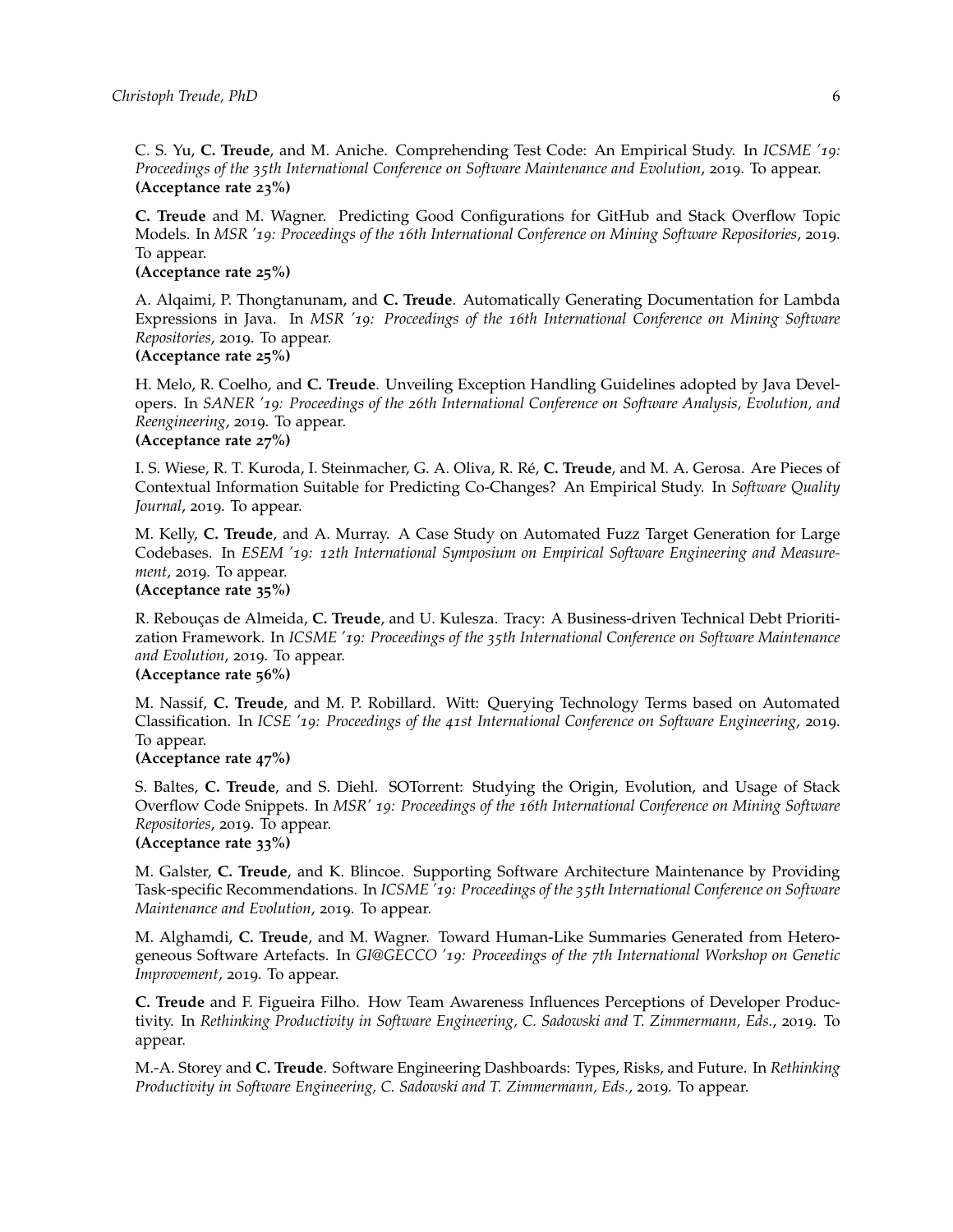#### *2018*

M. Nassif, **C. Treude**, and M. P. Robillard. Automatically Categorizing Software Technologies. In *IEEE Transactions on Software Engineering*, 2018. To appear.

G. A. A. Prana, **C. Treude**, F. Thung, T. Atapattu, and D. Lo. Categorizing the Content of GitHub README Files. In *Empirical Software Engineering*, 2018. To appear.

D. A. da Costa, S. McIntosh, **C. Treude**, U. Kulesza, and A. E. Hassan. The Impact of Rapid Release Cycles on the Integration Delay of Fixed Issues. In *Empirical Software Engineering 23, 2 (April 2018)*, pages 835-904, 2018.

**C. Treude**, L. Leite, and M. Aniche. Unusual Events in GitHub Repositories. In *Journal of Systems and Software*, 142 (August 2018), pages 237-247, 2018.

M. Aniche, **C. Treude**, I. Steinmacher, I. Wiese, G. H. L. Pinto, M.-A. Storey, and M. A. Gerosa. How Modern News Aggregators Help Development Communities Shape and Share Knowledge. In *ICSE '18: Proceedings of the 40th International Conference on Software Engineering*, 2018. To appear. **(Acceptance rate 21%)**

J. Jiarpakdee, C. Tantithamthavorn, and **C. Treude**. AutoSpearman: Automatically Mitigating Correlated Software Metrics for Interpreting Defect Models. In *ICSME '18: Proceedings of the 34th International Conference on Software Maintenance and Evolution*, 2018. To appear. **(Acceptance rate 26%)**

S. Baltes, L. Dumani, **C. Treude**, and S. Diehl. SOTorrent: Reconstructing and Analyzing the Evolution of Stack Overflow Posts. In *MSR '18: Proceedings of the 15th International Conference on Mining Software Repositories*, 2018. To appear.

# **(Acceptance rate 33%)**

R. Rebouças de Almeida, U. Kulesza, **C. Treude**, A. Lima, and D. C. Feitosa. Aligning Technical Debt Prioritization with Business Objectives: A Multiple-case Study. In *ICSME '18: Proceedings of the 34th International Conference on Software Maintenance and Evolution, Industry track*, 2018. To appear. **(Acceptance rate 47%)**

I. Steinmacher, **C. Treude**, and M. A. Gerosa. Let me in: Guidelines for the Successful Onboarding of Newcomers to Open Source Projects. In *IEEE Software*, 2018. To appear.

M. Zahedi, M. Ali Babar, and **C. Treude**. An Empirical Study of Security Issues Posted in Open Source Projects. In *HICSS '18: Proceedings of the 51st Hawaii International Conference on System Sciences*, pages 5504-5513, 2018.

#### **(Nominated for Best Paper)**

**C. Treude** and M. Aniche. Where does Google find API documentation? In *WAPI' 18: Proceedings of the 2nd International Workshop on API Usage and Evolution*, 2018. To appear.

#### *2017*

M. Aniche, G. Bavota, **C. Treude**, M. A. Gerosa, and A. van Deursen. Code Smells for Model-View-Controller Architectures. In *Empirical Software Engineering*, 2017. To appear.

R. Coelho, L. Almeida, G. Gousios, A. van Deursen, and **C. Treude**. Exception Handling Bug Hazards in Android: Results from a Mining Study and an Exploratory Survey. In *Empirical Software Engineering 22, 3*, pages 1264-1304, 2017.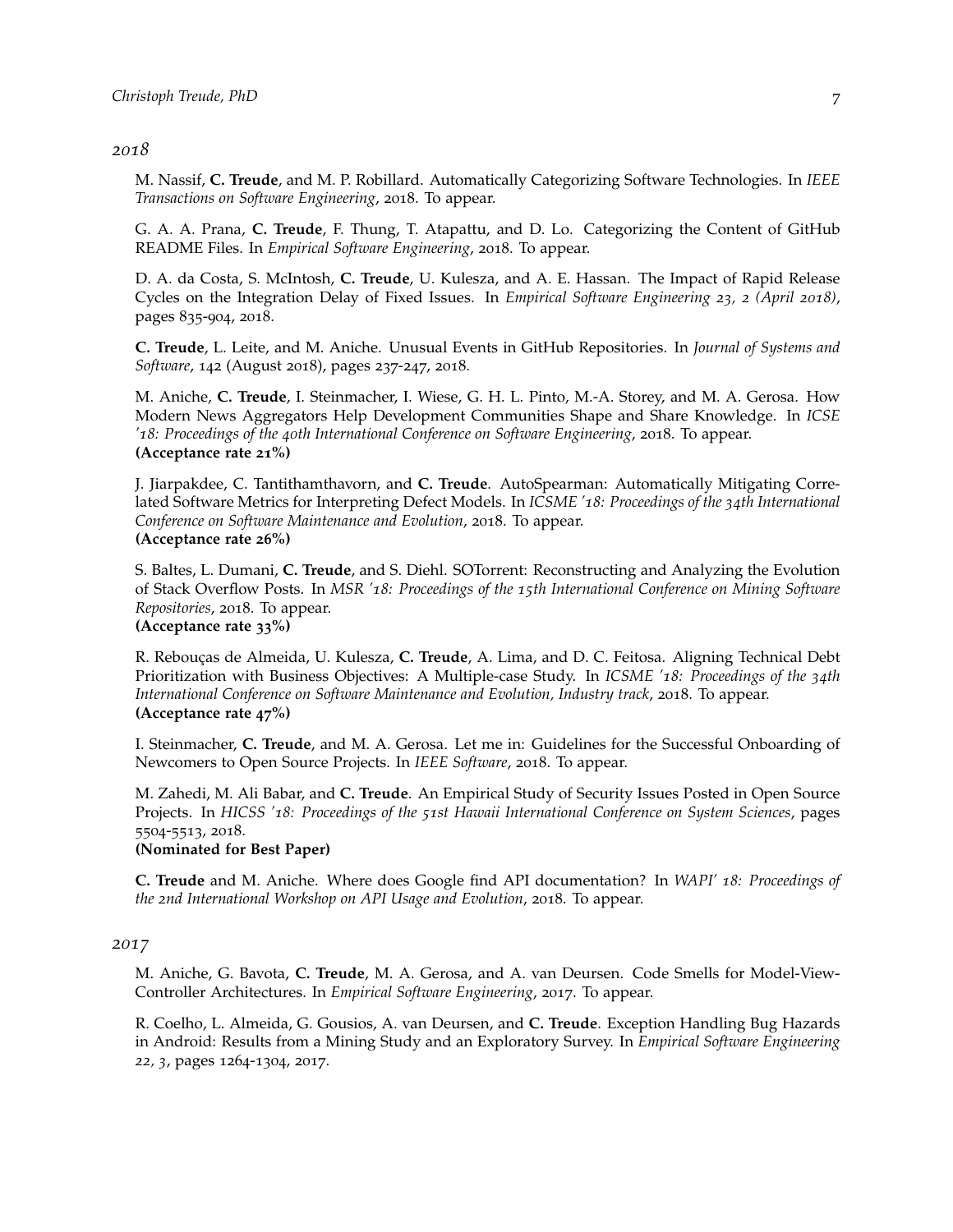I. S. Wiese, R. Ré, I. Steinmacher, R. T. Kuroda, G. Oliva, **C. Treude**, and M. A. Gerosa. Using contextual information to predict co-changes. In *Journal of Systems and Software 128 (June 2017)*, pages 220-235, 2017.

F. N. A. Al Omran and **C. Treude**. Choosing an NLP Library for Analyzing Software Documentation: A Systematic Literature Review and a Series of Experiments. In *MSR '17: Proceedings of the 14th International Conference on Mining Software Repositories*, pages 187-197, 2017. **(Acceptance rate 31%)**

**C. Treude** and M. P. Robillard. Understanding Stack Overflow Code Fragments. In *ICSME '17: Proceedings of the 33rd International Conference on Software Maintenance and Evolution*, pages 509-513, 2017. **(Acceptance rate 58%)**

M. P. Robillard, A. Marcus, **C. Treude**, G. Bavota, O. Chaparro, N. Ernst, M. A. Gerosa, M. Godfrey, M. Lanza, M. Linares-Vásquez, G. Murphy, L. Moreno, D. Shepherd, and E. Wong. On-Demand Developer Documentation. In *ICSME '17: Proceedings of the 33rd International Conference on Software Maintenance and Evolution*, pages 479-483, 2017.

## **(Acceptance rate 58%)**

B. A. Campbell and **C. Treude**. NLP2Code: Code Snippet Content Assist via Natural Language Tasks. In *ICSME '17: Proceedings of the 33rd International Conference on Software Maintenance and Evolution*, pages 628-632, 2017.

#### **(Acceptance rate 50%)**

F. Steffens, S. Marczak, F. Figueira Filho, **C. Treude**, and C. de Souza. A Preliminary Evaluation of a Gamification Framework to Jump Start Collaboration Behavior Change. In *CHASE '17: Proceedings of the 10th International Workshop on Cooperative and Human Aspects of Software Engineering*, pages 90-91, 2017.

L. Silva, F. Pinto, U. Kulesza, and C. Treude. PerfMiner Visualizer: uma ferramenta para análise da evolução do atributo de qualidade de desempenho em sistemas de software. In *SBES '17: Proceedings of the 31st Brazilian Symposium on Software Engineering*, 2017. To appear.

#### *2016*

**C. Treude** and M. P. Robillard. Augmenting API Documentation with Insights from Stack Overflow. In *ICSE '16: Proceedings of the 38th International Conference on Software Engineering*, pages 392-403, 2016. **(Acceptance rate 19%)**

I. Steinmacher, T. U. Conte, **C. Treude**, and M. A. Gerosa. Overcoming Open Source Project Entry Barriers with a Portal for Newcomers. In *ICSE '16: Proceedings of the 38th International Conference on Software Engineering*, pages 273-284, 2016. **(Acceptance rate 19%)**

C. de Souza, F. Figueira Filho, M. Miranda, R. Ferreira, **C. Treude**, and L. Singer. The Social Side of Software Platform Ecosystems. In *CHI '16: Proceedings of the 34th Annual ACM Conference on Human Factors in Computing Systems*, 2016, pages 3204-3214. **(Acceptance rate 23%)**

M. Aniche, G. Bavota, **C. Treude**, A. van Deursen, and M. A. Gerosa. A Validated Set of Smells in Model-View-Controller Architectures. In *ICSME '16: Proceedings of the 32nd International Conference on Software Maintenance and Evolution*, pages 233-243, 2016 **(Acceptance rate 29%)**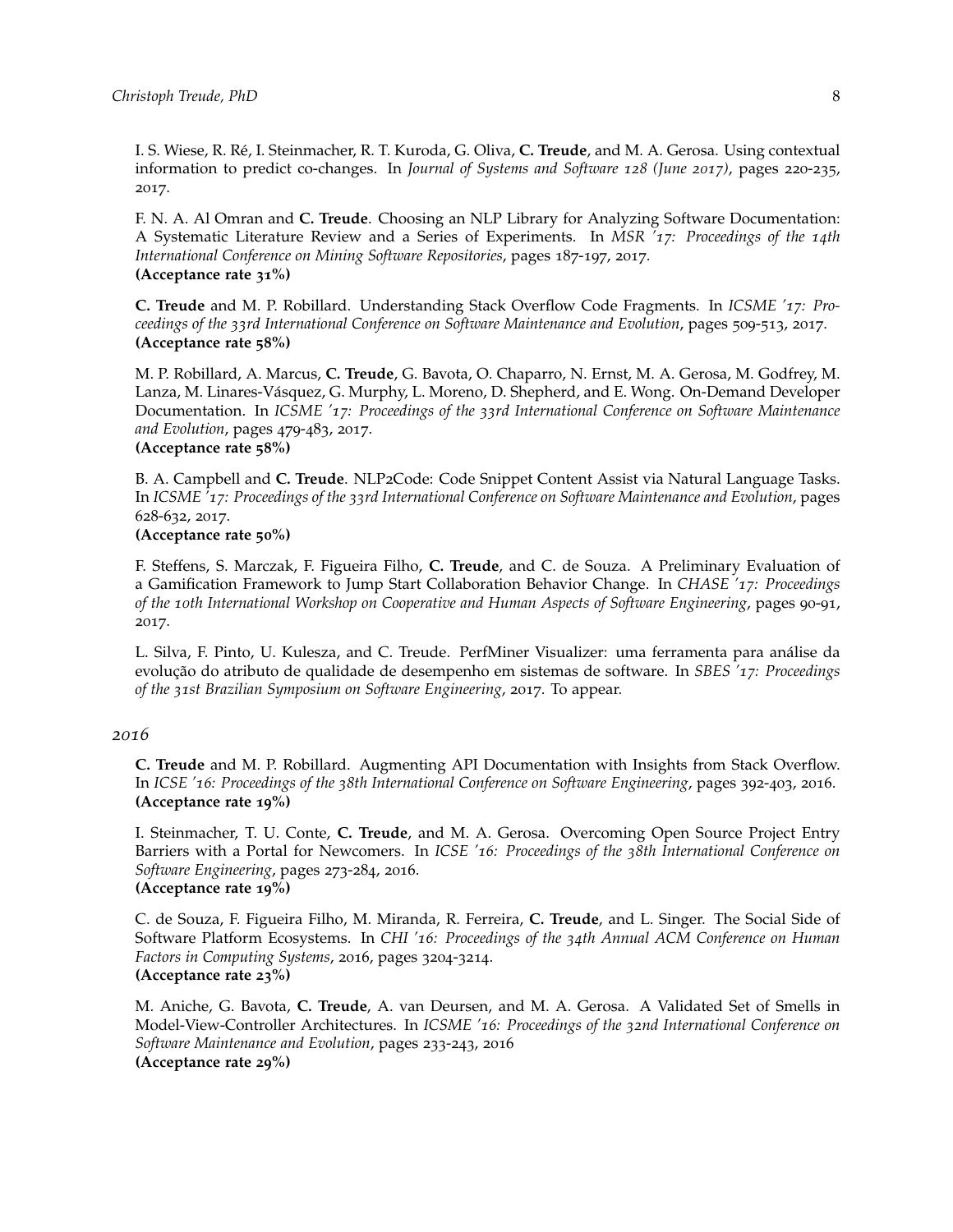I. S. Wiese, I. Steinmacher, **C. Treude**, J. T. Da Silva, and M. A. Gerosa. Who is who in the mailing list? Comparing six disambiguation heuristics to identify multiple addresses of a participant. In *ICSME '16: Proceedings of the 32nd International Conference on Software Maintenance and Evolution*, pages 345-355, 2016.

#### **(Acceptance rate 29%)**

M. Aniche, **C. Treude**, A. Zaidman, A. van Deursen, and M. A. Gerosa. SATT: Tailoring Code Metric Thresholds for Different Software Architectures. In *SCAM '16: Proceedings of the 16th International Working Conference on Source Code Analysis and Manipulation*, pages 41-50, 2016. **(Acceptance rate 38%)**

M. Aniche, M. A. Gerosa, and **C. Treude**. Developers' Perceptions on Object-Oriented Design and Architectural Roles. In *SBES '16: Proceedings of the 30th Brazilian Symposium on Software Engineering*, pages 63-72, 2016.

#### *2015*

**C. Treude**, M. P. Robillard, and B. Dagenais. Extracting Development Tasks to Navigate Software Documentation. In *IEEE Transactions on Software Engineering 41, 6 (June 2015)*, pages 565-581, 2015.

**C. Treude**, F. Figueira Filho, and U. Kulesza. Summarizing and Measuring Development Activity. In *ESEC/FSE '15: Proceedings of the European Software Engineering Conference and the ACM SIGSOFT Symposium on the Foundations of Software Engineering*, pages 625-636, 2015. **(Acceptance rate 25%)**

F. Figueira Filho, M. G. Perin, **C. Treude**, S. Marczak, L. Melo, I. Marques da Silva, and L. Bibiano dos Santos. A study on the geographical distribution of Brazil's prestigious software developers. In *Journal of Internet Services and Applications 6, 17 (June 2015)*, pages 1-12, 2015.

F. Pinto, U. Kulesza, and **C. Treude**. Automating the Performance Deviation Analysis for Multiple System Releases: an Evolutionary Study. In *SCAM '15: Proceedings of the 15th International Working Conference on Source Code Analysis and Manipulation*, pages 201-210, 2015. **(Acceptance rate 35%)**

R. Ferreira, M. Miranda, F. Figueira Filho, C. de Souza, **C. Treude**, and L. Singer. Os Aspectos Sociais dos Ecossistemas de Software. In *SBSC '15: Proceedings of the Brazilian Symposium in Collaborative Systems*, pages 9-16, 2015.

# **(Best Paper)**

F. Steffens, S. Marczak, F. Figueira Filho, **C. Treude**, L. Singer, D. Redmiles, and B. Al-Ani. Using Gamification as a Collaboration Motivator for Software Development Teams: A Preliminary Framework. In *SBSC '15: Proceedings of the Brazilian Symposium in Collaborative Systems*, pages 48-55, 2015.

J. Lima, **C. Treude**, F. Figueira Filho, and U. Kulesza. Assessing Developer Contribution with Repository Mining-based Metrics. In *ICSME '15: Proceedings of the 31st International Conference on Software Maintenance and Evolution*, pages 536-540, 2015. **(Acceptance rate 35%)**

L. Leite, **C. Treude**, and F. Figueira Filho. UEDashboard: Awareness of Unusual Events in Commit Histories. In *ESEC/FSE '15: Proceedings of the European Software Engineering Conference and the ACM SIGSOFT Symposium on the Foundations of Software Engineering*, pages 978-981, 2015.

**C. Treude**, C. Prolo, and F. Figueira Filho. Challenges in Analyzing Software Documentation in Portuguese. In *SBES '15: Proceedings of the 29th Brazilian Symposium on Software Engineering*, pages 179-184, 2015.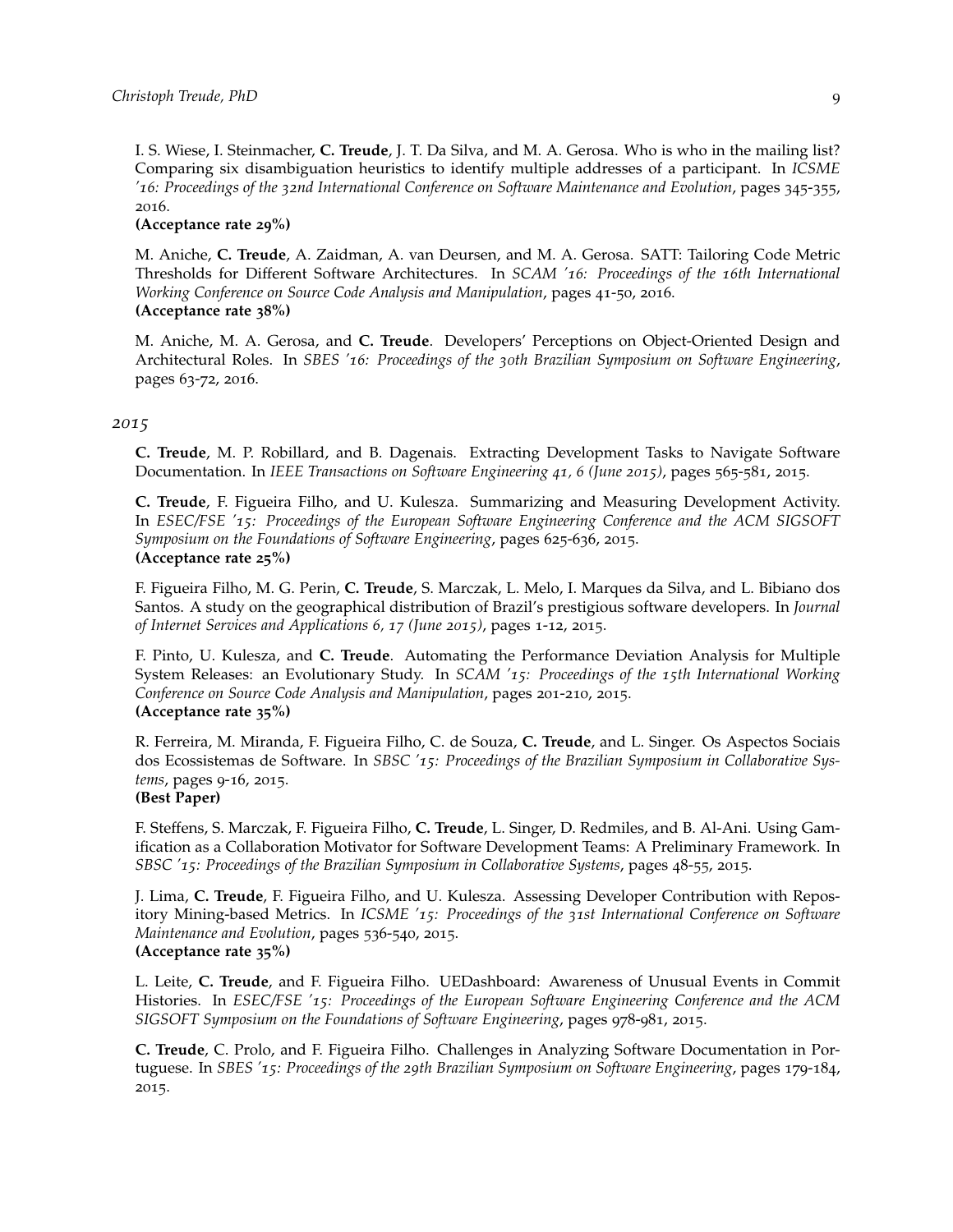**C. Treude**, M. Sicard, M. Klocke, and M. P. Robillard. TaskNav: Task-based Navigation of Software Documentation. In *ICSE '15: Proceedings of the 37th International Conference on Software Engineering*, pages 649-652, 2015.

### **(Acceptance rate 60%)**

S. Marczak, F. Figueira Filho, L. Singer, **C. Treude**, F. Steffens, D. Redmiles, and B. Al-Ani. Studying Gamification as a Collaboration Motivator for Virtual Software Teams: Social Issues, Cultural Issues, and Research Methods. In *Proceedings of the CSCW 2015 workshop on Doing CSCW Research in Latin America: Differences, Opportunities, Challenges, and Lessons Learned*, 2015.

L. Leite, **C. Treude**, and F. Figueira Filho. An Automatic Approach to Detect Unusual Events in Software Repositories. In *ELA-ES '15: Proceedings of the 2nd Latin-American School on Software Engineering*, 2015.

### *2013*

L. Singer, F. Figueira Filho, B. Cleary, **C. Treude**, M.-A. Storey, and K. Schneider. Mutual Assessment in the Social Programmer Ecosystem: An Empirical Investigation of Developer Profile Aggregators. In *CSCW '13: Proceedings of the Conference on Computer Supported Cooperative Work*, pages 103-116, 2013. **(Acceptance rate 36%; nominated for Best Paper)**

C. Parnin, **C. Treude**, and M.-A. Storey. Blogging Developer Knowledge: Motivations, Challenges and Future Directions. In *ICPC '13: Proceedings of the 21st International Conference on Program Comprehension*, pages 211-214, 2013.

#### **(Acceptance rate 36%; Most Promising Idea Award)**

B. Cleary, M.-A. Storey, C. Gomez, L. Singer, and **C. Treude**. Analyzing the Friendliness of Exchanges in an Online Software Developer Community. In *CHASE '13: Proceedings of 6th International Workshop on Cooperative and Human Aspects of Software Engineering*, pages 159-160, 2013.

B. Cleary, **C. Treude**, F. Figueira Filho, M.-A. Storey, and M. Salois. Improving Tool Support for Software Reverse Engineering in a Security Context. In *Foundations of Augmented Cognition, Lecture Notes in Computer Science, D. D. Schmorrow and C. M. Fidopiastis, Eds.*, pages 113-122, 2013.

O. Barzilay, **C. Treude**, and A. Zagalsky. Facilitating Crowd Sourced Software Engineering via Stack Overflow. In *Finding Source Code on the Web for Remix and Reuse, S. E. Sim and R. Gallardo-Valencia, Eds.*, pages 289-308, 2013.

#### *2012*

**C. Treude** and M.-A. Storey. Work Item Tagging: Communicating Concerns in Collaborative Software Development. In *IEEE Transactions on Software Engineering 38, 1 (January/February 2012)*, pages 19-34, 2012.

#### **(Special Section on Selected Papers from ICSE '09)**

**C. Treude**, P. Gorman, L. Grammel, and M.-A. Storey. WorkItemExplorer: Visualizing Software Development Tasks Using an Interactive Exploration Environment. In *ICSE '12: Proceedings of the 34th International Conference on Software Engineering*, pages 1399-1402, 2012. **(Acceptance rate 31%)**

**C. Treude**, F. Figueira Filho, B. Cleary, and M.-A. Storey. Programming in a Socially Networked World: the Evolution of the Social Programmer. In *FutureCSD '12: Proceedings of the CSCW Workshop on the Future of Collaborative Software Development*, 2012.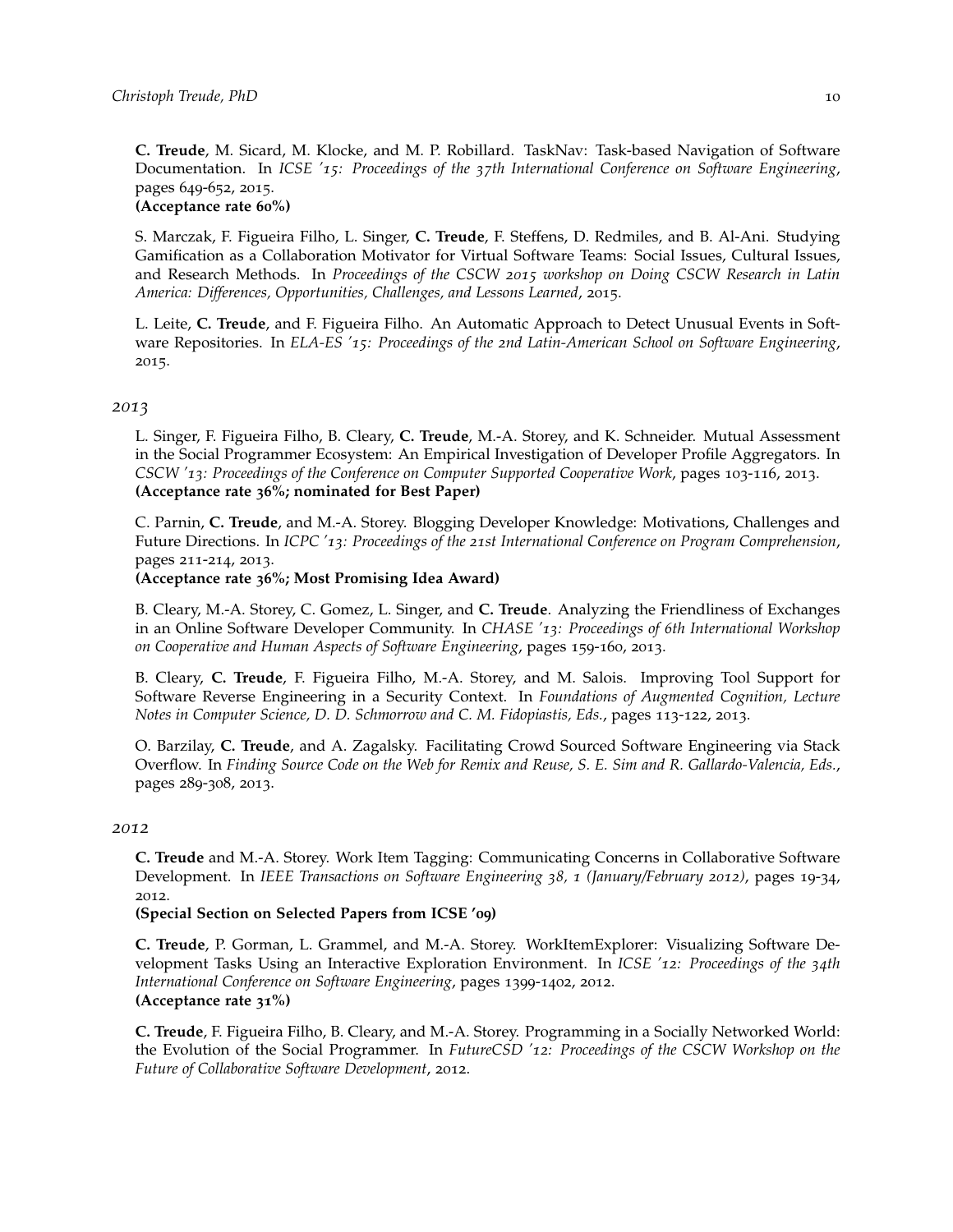**C. Treude**. The Role of Social Media Artifacts in Collaborative Software Development. *PhD thesis, University of Victoria*, 2012.

C. Parnin, **C. Treude**, L. Grammel, and M.-A. Storey. Crowd Documentation: Exploring the Coverage and the Dynamics of API Discussions on Stack Overflow. *Georgia Tech Technical Report GIT-CS-12-05, Georgia Institute of Technology*, 2012.

#### *2011*

**C. Treude** and M.-A. Storey. Effective Communication of Software Development Knowledge Through Community Portals. In *ESEC/FSE '11: Proceedings of the European Software Engineering Conference and the ACM SIGSOFT Symposium on the Foundations of Software Engineering*, pages 91-101, 2011. **(Acceptance rate 17%)**

**C. Treude**, F. Figueira Filho, M.-A. Storey, and M. Salois. An Exploratory Study of Software Reverse Engineering in a Security Context. In *WCRE '11: Proceedings of the 18th Working Conference on Reverse Engineering*, pages 184-188, 2011. **(Acceptance rate 48%)**

**C. Treude**, O. Barzilay, and M.-A. Storey. How do Programmers Ask and Answer Questions on the Web? (NIER Track). In *ICSE '11: Proceedings of the 33rd ACM/IEEE International Conference on Software Engineering*, pages 804-807, 2011. **(Acceptance rate 23%)**

C. Parnin and **C. Treude**. Measuring API Documentation on the Web. In *Web2SE '11: Proceedings of the 2nd International Workshop on Web 2.0 For Software Engineering*, pages 25-30, 2011.

**C. Treude**, M.-A. Storey, A. van Deursen, A. Begel, and S. Black. Second International Workshop on Web 2.0 for Software Engineering (Web2SE 2011). In *ICSE '11: Proceedings of the 33rd ACM/IEEE International Conference on Software Engineering*, pages 1222-1223, 2011.

**C. Treude**, M.-A. Storey, A. van Deursen, A. Begel, and S. Black. Workshop Report from Web2SE 2011: 2nd International Workshop on Web 2.0 for Software Engineering. In *SIGSOFT Software Engineering Notes 36, 5 (September 2011)*, pages 24-29, 2011.

#### *2010*

**C. Treude** and M.-A. Storey. Awareness 2.0: Staying Aware of Projects, Developers and Tasks using Dashboards and Feeds. In *ICSE '10: Proceedings of the 32nd ACM/IEEE International Conference on Software Engineering – Volume 1*, pages 365-374, 2010. **(Acceptance rate 14%)**

**C. Treude** and M.-A. Storey. Bridging Lightweight and Heavyweight Task Organization: The Role of Tags in Adopting New Task Categories. In *ICSE '10: Proceedings of the 32nd ACM/IEEE International Conference on Software Engineering – Volume 2*, pages 231-234, 2010. **(Acceptance rate 25%)**

G. Bougie, **C. Treude**, D. M. German, and M.-A. Storey. A Comparative Exploration of FreeBSD Bug Lifetimes. In *MSR '10: Proceedings of the 2010 International Working Conference on Mining Software Repositories*, pages 106-109, 2010.

M.-A. Storey, **C. Treude**, A. van Deursen, and L.-T. Cheng. The Impact of Social Media on Software Engineering Practices and Tools. In *FoSER '10: Proceedings of the FSE/SDP workshop on Future of software engineering research*, pages 359-364, 2010.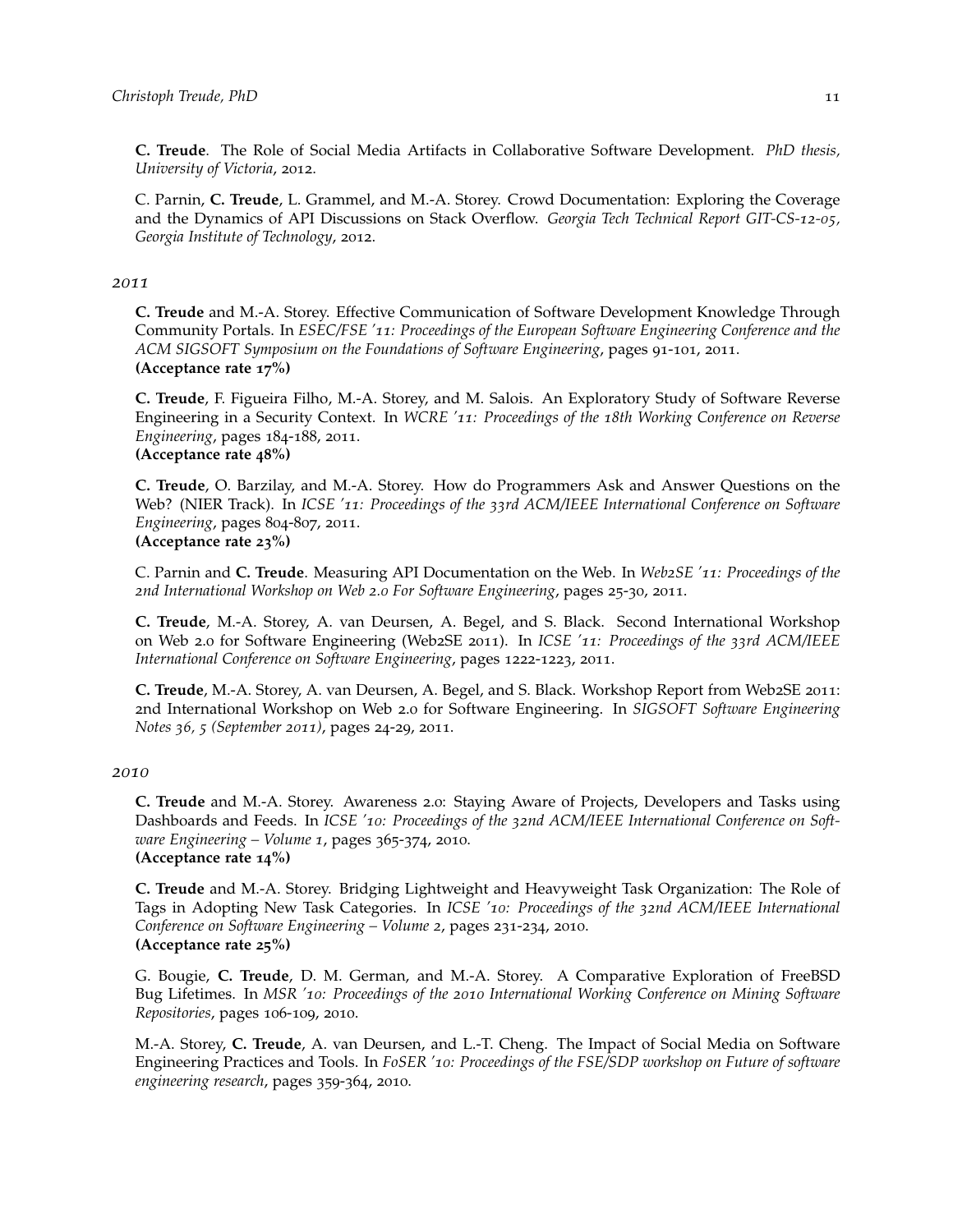L. Grammel, H. Schackmann, A. Schröter, **C. Treude** and M.-A. Storey. Attracting the Community's Many Eyes: an Exploration of User Involvement in Issue Tracking. In *HAoSE' 10: Human Aspects of Software Engineering*, Article 3, 2010.

**C. Treude** and M.-A. Storey. The Implications of How We Tag Software Artifacts: Exploring Different Schemata and Metadata for Tags. In *Web2SE '10: Proceedings of the 1st Workshop on Web 2.0 For Software Engineering*, pages 12-13, 2010.

L. Grammel, **C. Treude**, and M.-A. Storey. Mashups Environments in Software Engineering. In *Web2SE '10: Proceedings of the 1st Workshop on Web 2.0 For Software Engineering*, pages 24-25, 2010.

M.-A. Storey, L. Grammel, and **C. Treude**. Smart Media: Bridging Interactions and Services for the Smart Internet. In *The Smart Internet, Lecture Notes in Computer Science, M. Chignell, J. Cordy, J. Ng, and Y. Yesha, Eds.*, pages 152-169, 2010.

**C. Treude**. The Role of Emergent Knowledge Structures in Collaborative Software Development. In *ICSE '10: Proceedings of the 32nd ACM/IEEE International Conference on Software Engineering – Volume 2*, pages 389-392, 2010.

**C. Treude**, M.-A. Storey, K. Ehrlich, and A. van Deursen. Web2SE: First Workshop on Web 2.0 for Software Engineering. In *ICSE '10: Proceedings of the 32nd ACM/IEEE International Conference on Software Engineering – Volume 2*, pages 457-458, 2010.

**C. Treude**, M.-A. Storey, K. Ehrlich, and A. van Deursen. Workshop report from Web2SE: First workshop on Web 2.0 for Software Engineering. In *SIGSOFT Software Engineering Notes 35, 5 (October 2010)*, pages 45-50, 2010.

#### *2009*

**C. Treude** and M.-A. Storey. How tagging helps bridge the gap between social and technical aspects in software development. In *ICSE '09: Proceedings of the 2009 IEEE 31st International Conference on Software Engineering*, pages 12-22, 2009.

**(Acceptance rate 12%; invited to TSE Special Section on Selected Papers from ICSE '09)**

**C. Treude** and M.-A. Storey. ConcernLines: A timeline view of co-occurring concerns. In *ICSE '09: Proceedings of the 2009 IEEE 31st International Conference on Software Engineering*, pages 575-578, 2009. **(Acceptance rate 33%)**

L. Grammel, M.-A. Storey, and **C. Treude**. User interfaces for visual analysis and monitoring in business intelligence. In *CASCON '09: Proceedings of the 2009 Conference of the Center for Advanced Studies on Collaborative Research*, pages 323-324, 2009.

**C. Treude**, M.-A. Storey, and J. Weber. Empirical Studies on Collaboration in Software Development: A Systematic Literature Review. *Technical Report DCS-331-IR, Department of Computer Science, University of Victoria*, 2009.

#### *2007*

**C. Treude**, S. Berlik, S. Wenzel, and U. Kelter. Difference computation of large models. In *ESEC/FSE '07: Proceedings of the 6th Joint Meeting of the European Software Engineering Conference and the ACM SIGSOFT Symposium on the Foundations of Software Engineering*, pages 295-304, 2007. **(Acceptance rate 17%)**

**C. Treude**. Einsatz multidimensionaler Suchstrukturen zur Optimierung der Bestimmung von Dokumentdifferenzen. *Diplom thesis, Universität Siegen*, 2007. (in German)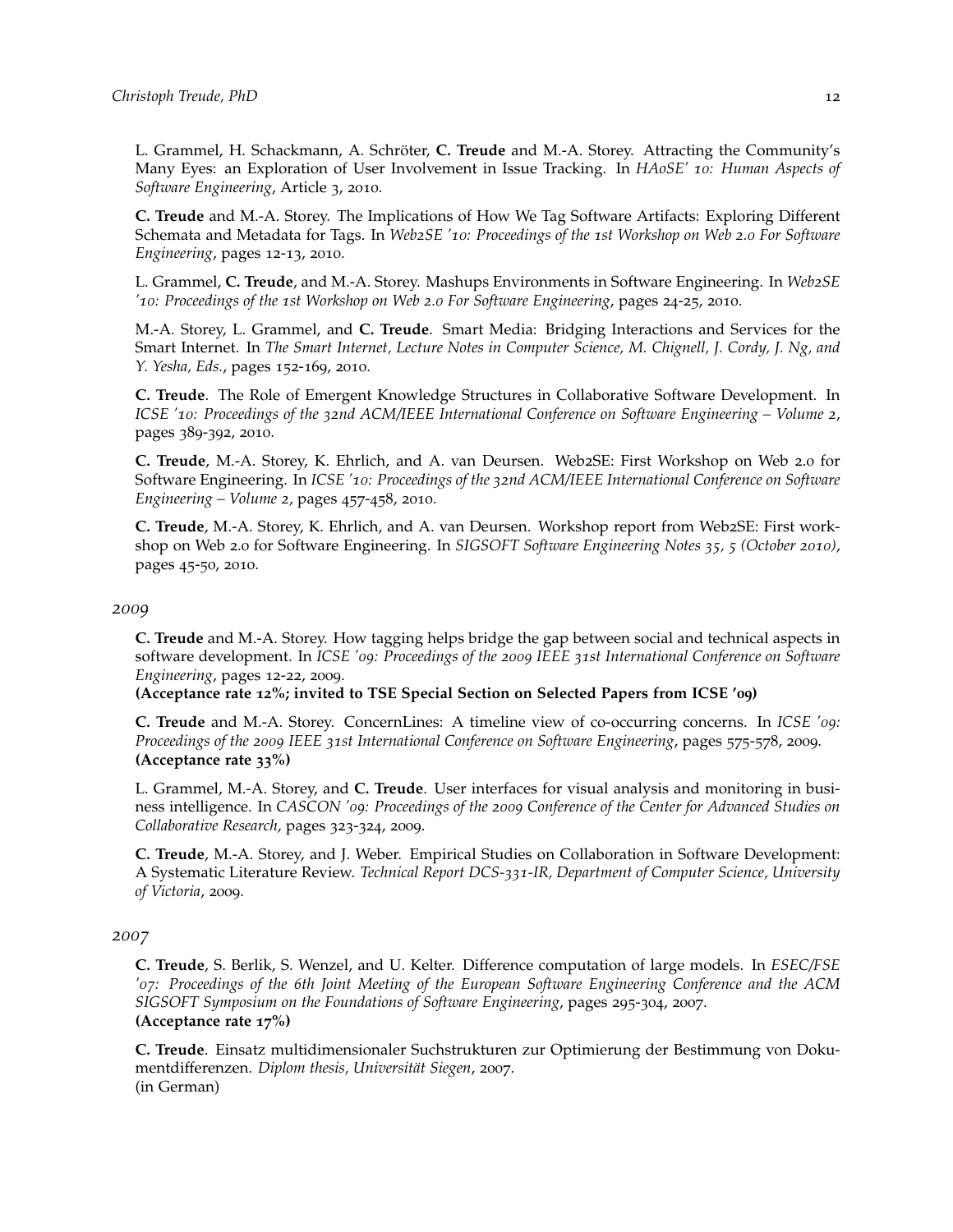# Presentations

### *Keynote Addresses*

How Do Social Media Artifacts Support Collaborative Software Development? Empirical Studies from the University of Victoria *September 5, 2011, 4th International Workshop on Social Software Engineering, Szeged, Hungary*

## *Invited Talks*

Repacking software artefacts to bridge the gap between documentation authors and readers *April 24, 2018, University of Canterbury, Christchurch, New Zealand*

Supporting developers in navigating software documentation *April 20, 2018, Victoria University of Wellington, Wellington, New Zealand*

Enabling better access to software documentation *April 19, 2018, University of Auckland, Auckland, New Zealand*

Unlocking the information hidden in software repositories with NLP and ML *February 2, 2018, Tokyo Institute of Technology, Tokyo, Japan*

Using NLP and ML to unlock information hidden in software repositories *February 2, 2018, Waseda University, Tokyo, Japan*

Bridging the gap between software documentation authors and consumers *January 29, 2018, Kyushu University, Fukuoka, Japan*

Unlocking information hidden in software repositories *January 17, 2018, Osaka University, Osaka, Japan*

Enabling full access to the information in software repositories *December 18, 2017, Nara Institute of Science and Technology, Nara, Japan*

Bimodal Software Documentation *October 31, 2017, The 55th CREST Open Workshop - Bimodal Program Analysis, London, United Kingdom*

Unlocking the insights hidden in software documentation *October 18, 2017, Monash University, Melbourne, Australia*

Using Natural Language Processing to Enhance Software Documentation *July 10, 2017, Harbin Institute of Technology, Harbin, China*

Code Snippet Content Assist via Software Development Tasks *July 7, 2017, Harbin Institute of Technology, Harbin, China*

Supporting Newcomers to Software Projects *July 6, 2017, Harbin Institute of Technology, Harbin, China*

Building Tools to Improve Access to Software Documentation *June 19, 2017, Singapore Management University, Singapore*

"Stop trying to do what you're trying to do": Developers' Perceptions of Measuring Productivity *March 6, 2017, Dagstuhl Seminar on Rethinking Productivity in Software Engineering, Dagstuhl, Germany*

Searching and summarizing software documentation *February 7, 2017, Northern Arizona University, Flagstaff, AZ, United States*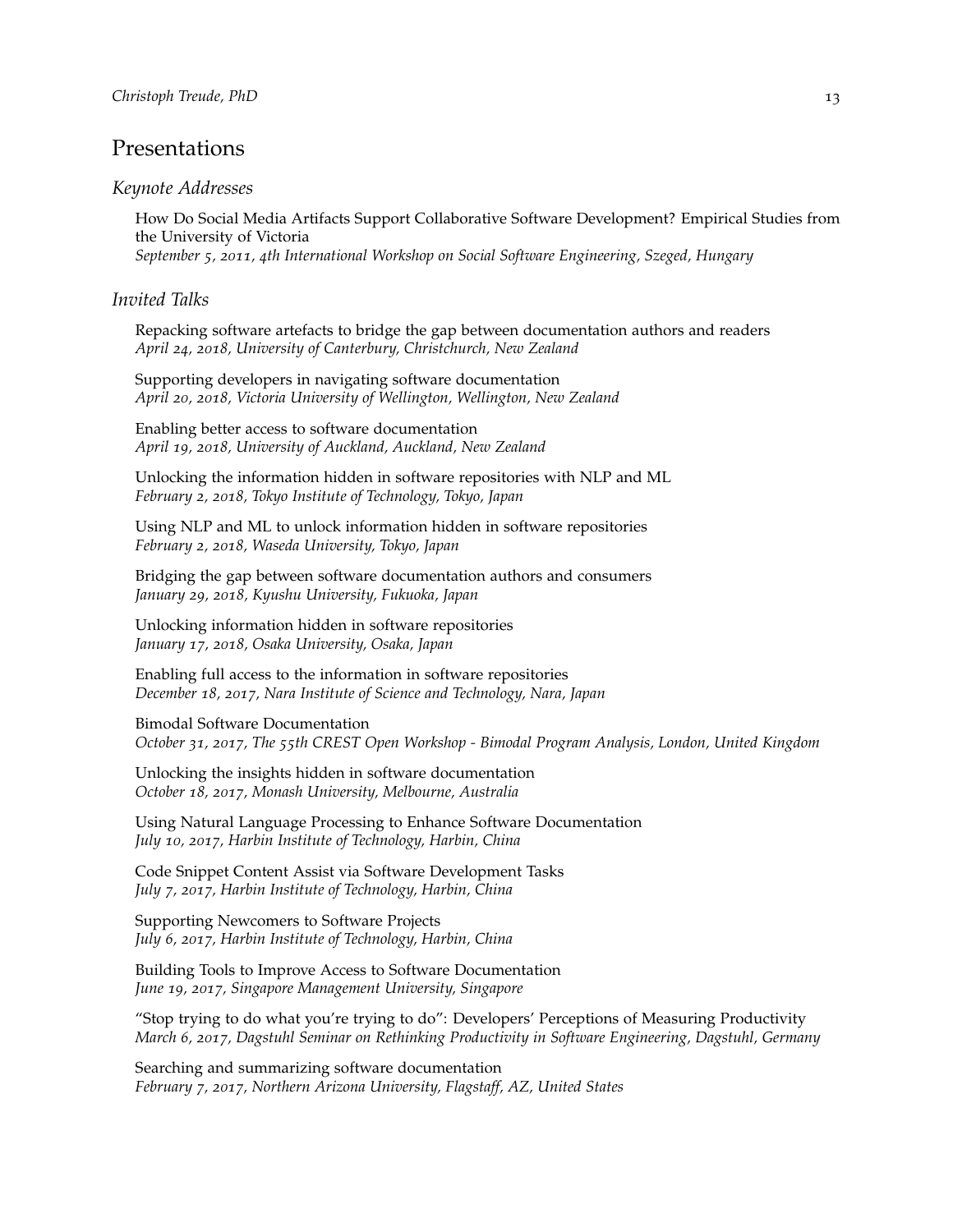Improving access to software documentation *January 18, 2017, Data61, Sydney, NSW, Australia*

Finding and navigating software documentation *June 14, 2016, MapTek, Adelaide, SA, Australia*

Making sense of software documentation with natural language processing *April 18, 2016, Hong Kong University of Science and Technology, Hong Kong, China*

Using natural language processing to make sense of software documentation *April 4, 2016, Deakin University, Melbourne, Australia*

Using NLP to identify meaningful sentences in informal documentation *March 7, 2016, NII Shonan Meeting on Mining & Modeling Unstructured Data in Software – Challenges for the Future, Shonan, Japan*

TaskNav: A Search Interface for Software Documentation Using Natural Language Processing *December 3, 2015, Fluminense Federal University, Niterói, RJ, Brazil*

Searching Software Documentation with the Help of Natural Language Processing *November 12, 2015, Bluesoft, São Paulo, SP, Brazil*

Source code and everything else: Enabling full access to software repositories *October 13, 2015, University of Adelaide, SA, Australia*

Using Natural Language Processing to Extract Task Descriptions from Software Documentation *September 17, 2015, Concordia University, Montreal, QC, Canada*

Supporting Software Developers by Automatically Extracting Development Task Descriptions *February 27, 2015, Universidade de São Paulo, SP, Brazil*

The Role of Social Media Artifacts in Collaborative Software Development *April 9, 2012, University of Massachusetts Amherst, MA, United States*

The Role of Social Media Artifacts in Collaborative Software Development *February 27, 2012, The College of William and Mary, Williamsburg, VA, United States*

The Role of Social Media Artifacts in Collaborative Software Development *February 25, 2012, Rochester Institute of Technology, Rochester, NY, United States*

Awareness 2.0: Staying Aware of Projects, Developers and Tasks using Dashboards and Feeds *September 1, 2010, IBM Research, Hawthorne, NY, United States*

Lightweight Collaboration: Tags, Dashboards and Feeds in IBM's Jazz *March 22, 2010, University of California, Irvine, CA, United States*

Dashboards in IBM's Jazz: Business Intelligence for Software Development *November 4, 2009, IBM CASCON Workshop on User Interfaces for Visual Analysis and Monitoring in Business Intelligence, Toronto, ON, Canada*

Lightweight Collaboration: Tags, Dashboards & Feeds in Jazz *August 20, 2009, McGill University, Montreal, QC, Canada*

How Tagging Supports Informal Processes in Software Development *Aug 3, 2009, Department of National Defense, Valcartier, QC, Canada*

Tags for Work Items and Dashboards in IBM's Jazz *July 3, 2009, IBM Cognos, Ottawa, ON, Canada*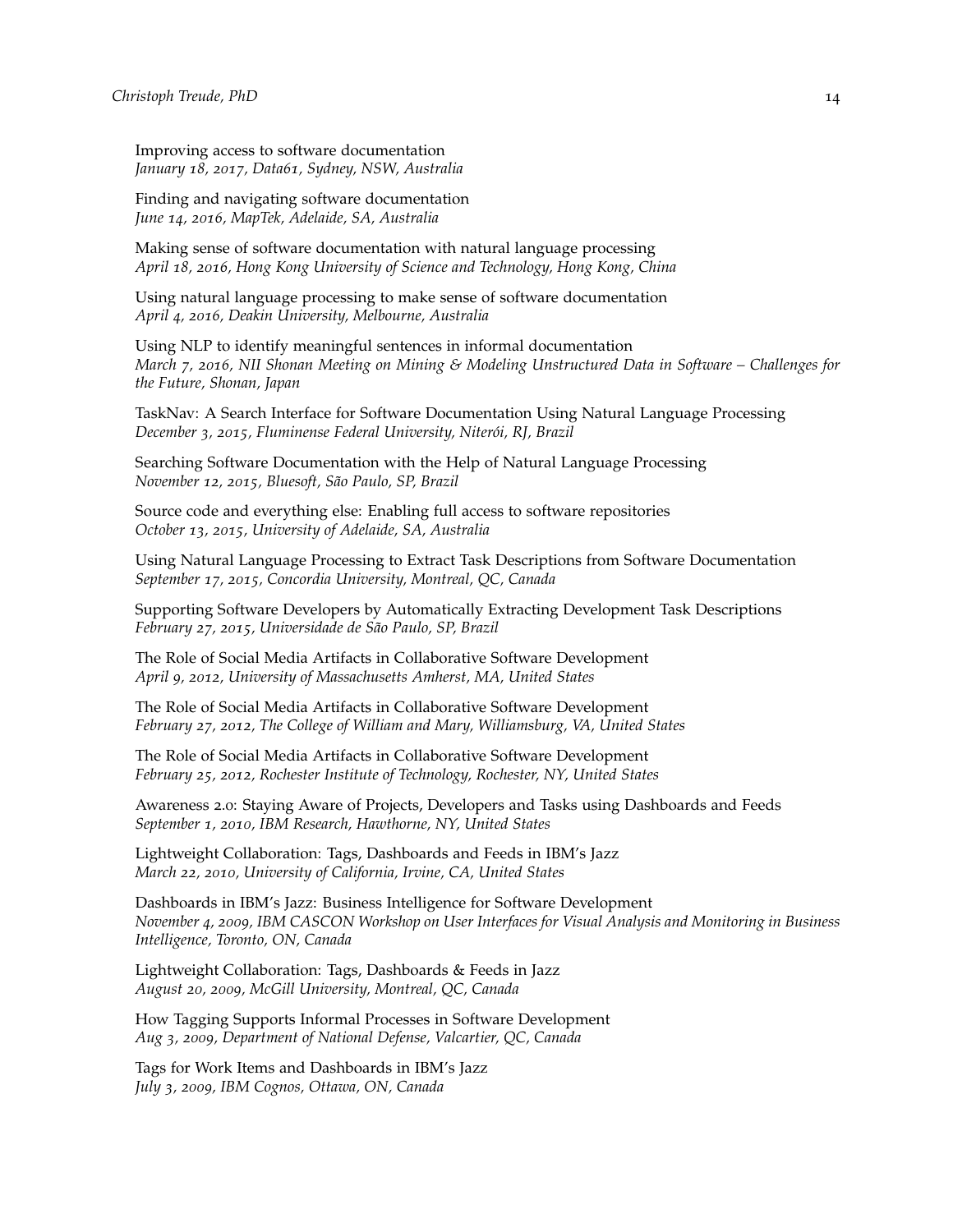How Tagging Supports Informal Processes in Software Development *June 25, 2009, IBM Research, Hawthorne, NY, United States*

How Tagging Supports Informal Processes in Software Development *June 22, 2009, IBM Research, Cambridge, MA, United States*

### *Presentations at Seminars and Meetings*

How We Do Research: the Graduate Students' View *November 17, 2011, Graduate Student Seminar, University of Victoria, BC, Canada*

Work Item Explorer: Exploring Jazz work items using an interactive visualization (with Patrick Gorman, Bradley Blashko, Lars Grammel, and Margaret-Anne Storey) *October 31, 2010, Consortium for Software Engineering Research (CSER) Fall Meeting, Toronto, ON, Canada*

Awareness 2.0: Staying Aware of Projects, Developers and Tasks using Dashboards and Feeds in Jazz *June 29, 2010, IBM CAS Seminar, IBM Ottawa, ON, Canada*

Lightweight Collaboration: Tags, Dashboards & Feeds in Jazz *October 28, 2009, IBM CAS Seminar, IBM Ottawa, ON, Canada*

Tagging in Jazz & the Visibility of Collaboration in Software Development *June 4, 2009, IBM CAS Seminar, IBM Ottawa, ON, Canada*

Team Work in Software Evolution: A Systematic Literature Review *April 27, 2009, Consortium for Software Engineering Research (CSER) Spring Meeting, Montreal, QC, Canada*

How Tagging helps bridge the Gap between Social and Technical Aspects in Software Development *March 27, 2009, Software Engineering Colloquium, University of Victoria, BC, Canada*

Research on collaborative software development using IBM's Jazz *October 26, 2008, Consortium for Software Engineering Research (CSER) Fall Meeting, Toronto, ON, Canada*

Collaboration through Artifacts *June 12, 2008, IBM CAS Seminar, IBM Ottawa, ON, Canada*

Difference Computation of Large Models *November 23, 2007, Software Engineering Colloquium, University of Victoria, BC, Canada*

Difference Computation of Large Models *October 4, 2007, IBM CAS Seminar, IBM Ottawa, ON, Canada*

### *Posters and Exhibits*

Visualizing software development tasks using multiple coordinated views (with Patrick Gorman, Lars Grammel, and Margaret-Anne Storey) *November 7-10, 2011, IBM CASCON 2011, Toronto, ON, Canada*

Work Item Explorer: Exploring Jazz work items using an interactive visualization (with Patrick Gorman, Bradley Blashko, Lars Grammel, and Margaret-Anne Storey) *November 1-4, 2010, IBM CASCON 2010, Toronto, ON, Canada*

Dashboards in IBM's Jazz: Business Intelligence for Software Development *November 2-5, 2009, IBM CASCON 2009, Toronto, ON, Canada*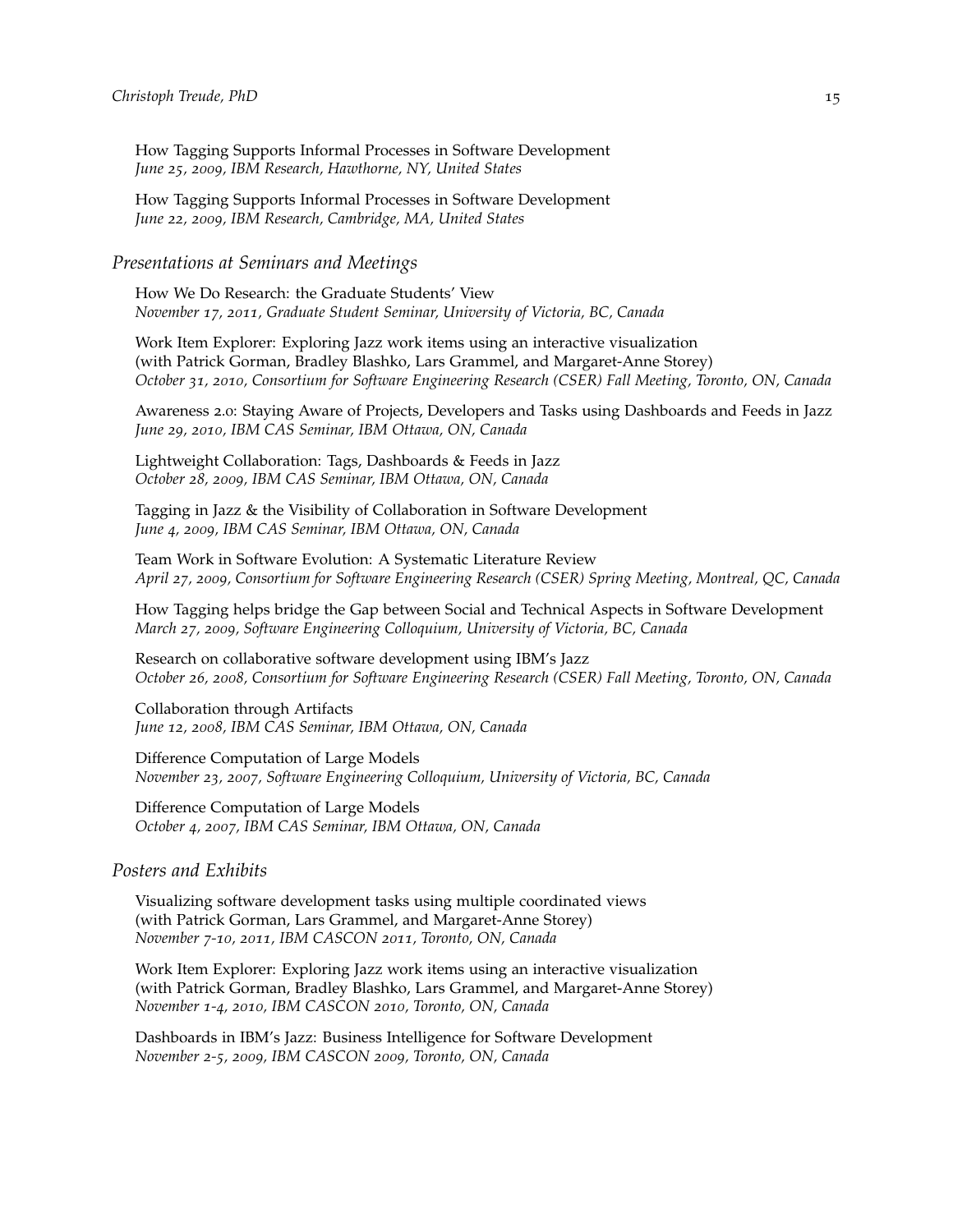Dashboards in IBM's Jazz: Business Intelligence for Software Development *November 1, 2009, Consortium for Software Engineering Research (CSER) Fall Meeting, Toronto, ON, Canada*

How Tagging Supports Informal Processes in Software Development *May 19, 2009, IBM Jazz Research Reception at the International Conference on Software Engineering (ICSE), Vancouver, BC, Canada*

Tag Clouds for Semi-Structured Documents (with Maria-Elena Hernandez and Sean Falconer) *October 27-30, 2008, IBM CASCON 2008, Toronto, ON, Canada*

How Tagging Supports Informal Processes in Software Development *October 26, 2008, Consortium for Software Engineering Research (CSER) Fall Meeting, Toronto, ON, Canada*

# Teaching

# *Lecturer*

**COMP SCI 3006NA / 7015NA**: Software Engineering & Project *(Undergraduate and graduate course, cotaught with Amali Weerasinghe) October 2017 – December 2017, Ngee Ann-Adelaide Education Centre, Singapore*

**COMP SCI 4404**: Software Engineering Research Project *(Honours course) July 2017 – October 2017, University of Adelaide, Australia*

**COMP SCI 7096B**: Master of Software Engineering Project Part B *(Masters course, co-taught with Marian Mihailescu) July 2017 – October 2017, University of Adelaide, Australia*

**COMP SCI 4809 / 7409**: Search Based Software Engineering *(Honours and Masters course, co-taught with Markus Wagner)*

*July 2017 – October 2017, University of Adelaide, Australia*

**COMP SCI 3006NA / 7015NA**: Software Engineering & Project *(Undergraduate and graduate course, cotaught with Claudia Szabo) April 2017 – June 2017, Ngee Ann-Adelaide Education Centre, Singapore*

**COMP SCI 2205**: Software Engineering Workshop I *(Undergraduate course, co-taught with M. Ali Babar) February 2017 – June 2017, University of Adelaide, Australia*

**COMP SCI 4405 / 7405**: Research Methods in Software Engineering and Computer Science *(Honours and Masters course, co-taught with Nick Falkner) February 2017 – June 2017, University of Adelaide, Australia*

**COMP SCI 7096A**: Master of Software Engineering Project Part A *(Masters course) February 2017 – June 2017, University of Adelaide, Australia*

**COMP SCI 4404**: Software Engineering Research Project *(Honours course) July 2016 – October 2016, University of Adelaide, Australia*

**COMP SCI 2201 / 7201 SGDE**: Small Group Discovery Experience for Algorithm & Data Structure Analysis *(Undergraduate course, co-taught with M. Ali Babar) July 2016 – October 2016, University of Adelaide, Australia*

**COMP SCI 7096B**: Master of Software Engineering Project Part B *(Masters course) July 2016 – October 2016, University of Adelaide, Australia*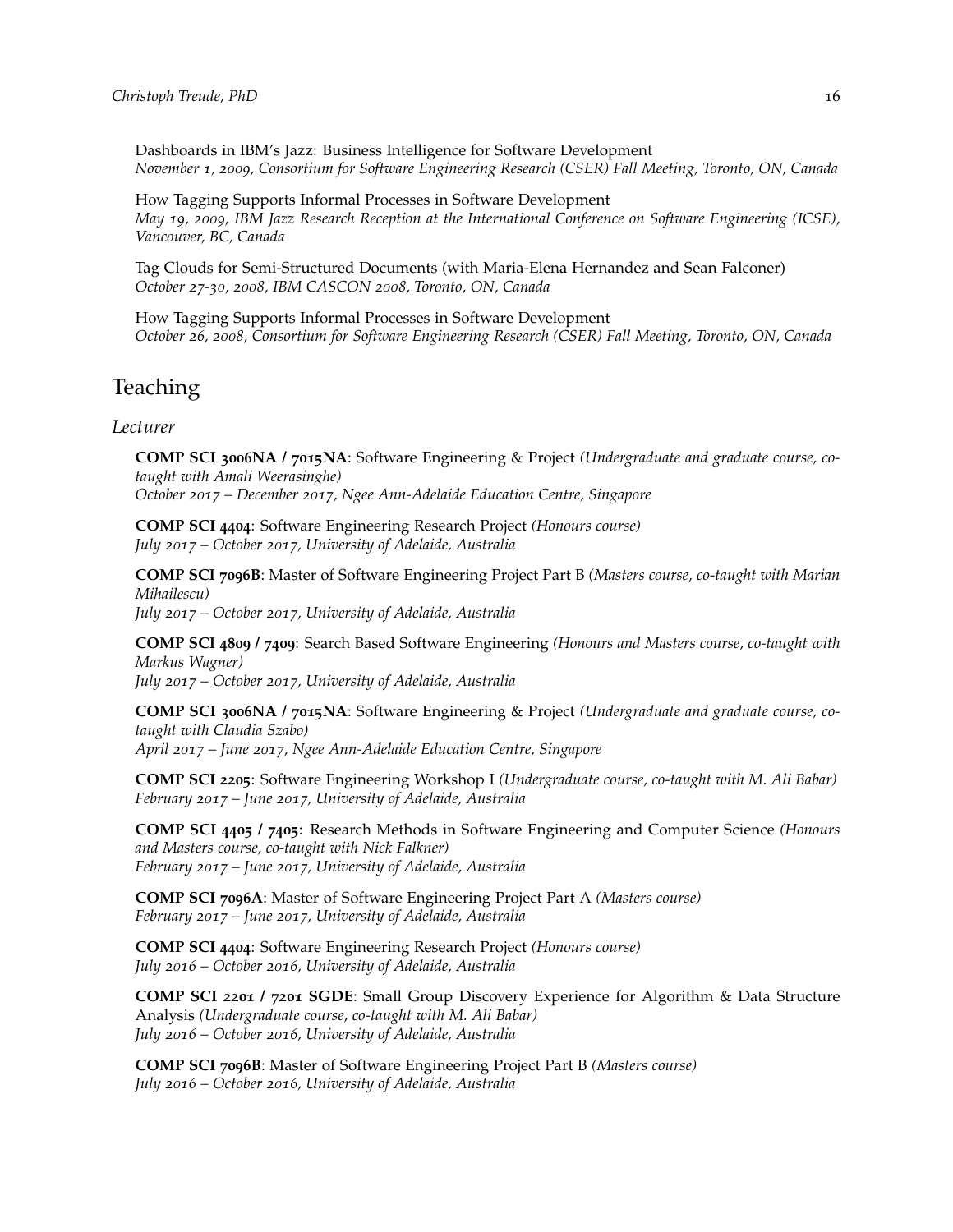**COMP SCI 4405 / 7405**: Research Methods in Software Engineering and Computer Science *(Honours and Masters course, co-taught with Nick Falkner) February 2016 – June 2016, University of Adelaide, Australia*

**COMP SCI 7036**: Software Engineering in Industry *(Masters course, co-taught with Michael Sheng) February 2016 – June 2016, University of Adelaide, Australia*

**Mining Software Repositories** *(Undergraduate and graduate course, co-taught with Fernando Figueira Filho and Uirá Kulesza) February 2015 – June 2015, Universidade Federal do Rio Grande do Norte, Brazil*

**Programmierpraktikum** *(programming course in Java, taught in German) April 2007 – July 2007, Universität Siegen, Germany*

#### *Teaching Assistant*

**SENG 435/CSC 485A/CSC 578A**: Computer-Supported Collaborative Work *September 2009 – December 2009, University of Victoria, Canada*

**SENG 371**: Software Evolution *September 2008 – December 2008, University of Victoria, Canada*

**CSC 105**: Computers and Information Processing *September 2007 – December 2007, University of Victoria, Canada*

**Softwaretechnik I / Datenbanksysteme I** *(courses on Software Engineering and Database Systems, taught in German) October 2003 – March 2004, Universität Siegen, Germany*

**Programmierpraktikum** *(programming course in Java, taught in German) April 2003 – September 2003 and April 2004 – March 2005, Universität Siegen, Germany*

## *Teaching Seminars Taken*

**EDCI 560**: Teaching and Learning in Higher Education *January 2009 – April 2009, University of Victoria, Canada*

# *Supervised Students*

#### **PhD**

**Jirayus Jiarpakdee**, Studying the Impact of Experimental Issues on the Interpretation of Defect Prediction Models, *co-supervised with Markus Wagner and Chakkrit Tantithamthavorn, started October 2017, University of Adelaide, Australia*

**Mahfouth Ahmad Alghamdi**, Summarising Software Engineering Data, *co-supervised with Markus Wagner, started October 2017, University of Adelaide, Australia*

**Bakheet Hamdan M Aljedaani**, A Knowledge-based Approach to the Development of Secure Software for IoT-based Healthcare, *co-supervised with M. Ali Babar, started September 2016, University of Adelaide, Australia*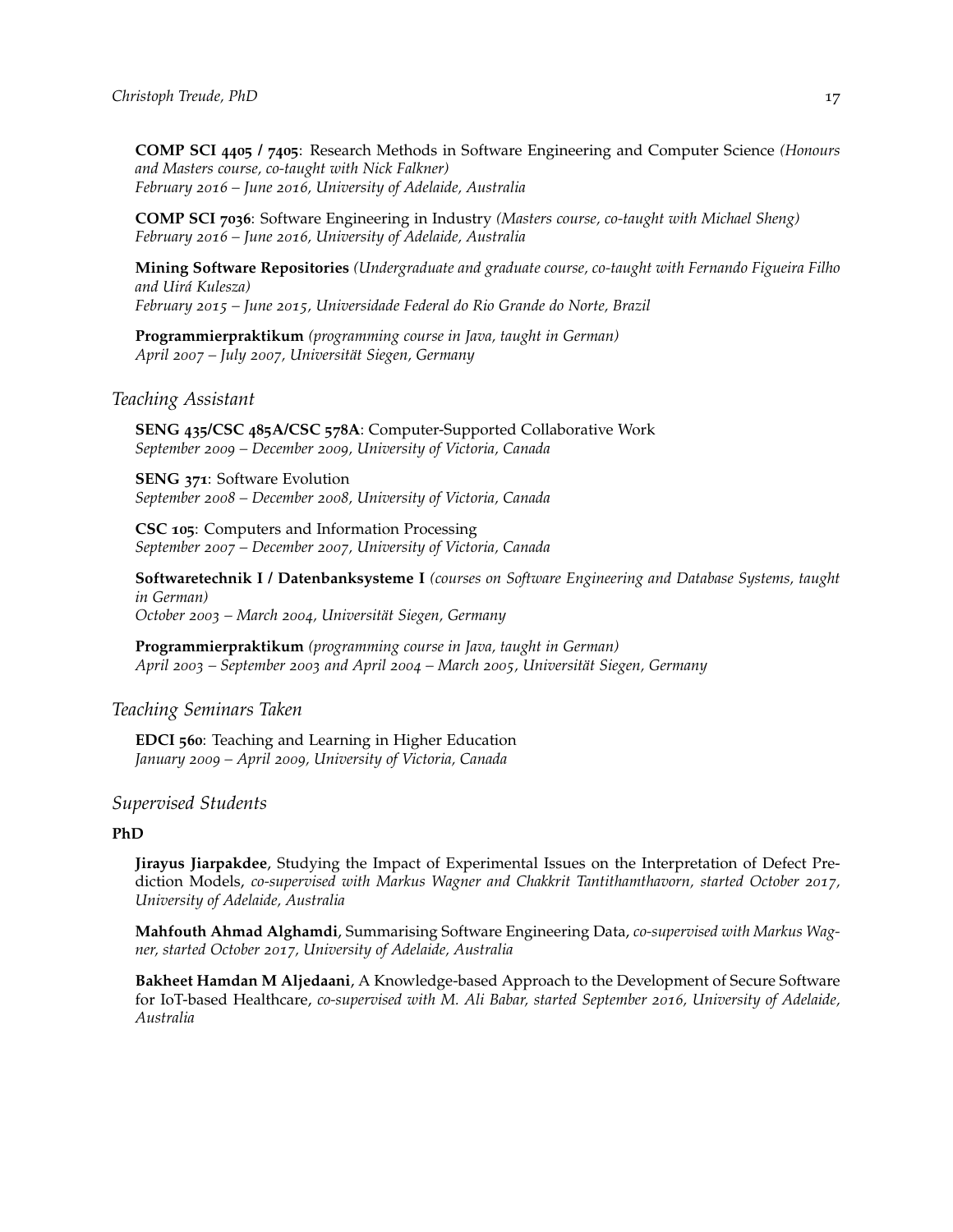#### **Master of Computer Science**

**Anwar Ibrahim Alqaimi**, Automatically generating documentation for lambda expressions in Java, *started February 2018, University of Adelaide, Australia*

**Abdulaziz Almoharib**, Developing a Bot for Frequently Asked Questions in a Slack channel, *February 2017 – October 2017, University of Adelaide, Australia*

**Fouad Nasser A Al Omran**, Supporting Newcomers to Software Projects through Natural Language Processing, *July 2016 – June 2017, University of Adelaide, Australia*

**Xichao Wang**, Augmenting Code Examples with Embedded Explanations, *July 2016 – June 2017, University of Adelaide, Australia*

**Alantiel Freire Marins**, Summarizing and Measuring Development Activity, *co-supervised with Marco A. Gerosa, started August 2015, Universidade de São Paulo, Brazil*

#### **Honours thesis**

**Patrick Gorman**, Evaluation of WorkItemExplorer through user studies with professional software developers, *co-supervised with Margaret-Anne Storey, September 2011 – December 2011, University of Victoria, Canada*

**Larissa Leite**, An Automatic Approach to Detect and Notify Development Teams of Unusual Events in Software Repositories, *co-supervised with Fernando Figueira Filho, January 2015 – April 2015, Universidade Federal do Rio Grande do Norte, Brazil*

#### **Undergraduate Research Project**

**Emillie Thiselton**, Synthesising better error messages using Stack Overflow, *started February 2018, Advanced Topics in Computer Science, University of Adelaide, Australia*

**Roland Croft**, Predicting Security Issues Based on Technology Stacks, *co-supervised with M. Ali Babar, started February 2018, Advanced Topics in Computer Science, University of Adelaide, Australia*

**Kieren Chantrell**, Challenges of Software Package Installation, *co-supervised with Nick Falkner, started February 2018, Advanced Topics in Computer Science, University of Adelaide, Australia*

**Ryan Matulick**, Translating natural language text into source code using Stack Overflow data, *cosupervised with Markus Wagner, started February 2018, Advanced Topics in Computer Science, University of Adelaide, Australia*

**Hin Tran**, Understanding the impact of "magic numbers", *started February 2018, Advanced Topics in Computer Science, University of Adelaide, Australia*

**Matthew Kelly**, Automated Fuzz Testing, *started February 2018, Advanced Topics in Computer Science, University of Adelaide, Australia*

**Francis John Pinaroc**, Integrating code snippets from Stack Overflow into existing source code, *July 2017 – October 2017, Advanced Topics in Computer Science, University of Adelaide, Australia*

**Roland Croft**, Identifying the topics of Stack Overflow discussions, *co-supervised with Thushari Atapattu, July 2017 – October 2017, Topics in Computer Science, University of Adelaide, Australia*

**Peter Dinh**, Crowd based mobile app security analytics, *co-supervised with M. Ali Babar, July 2017 – October 2017, Topics in Computer Science, University of Adelaide, Australia*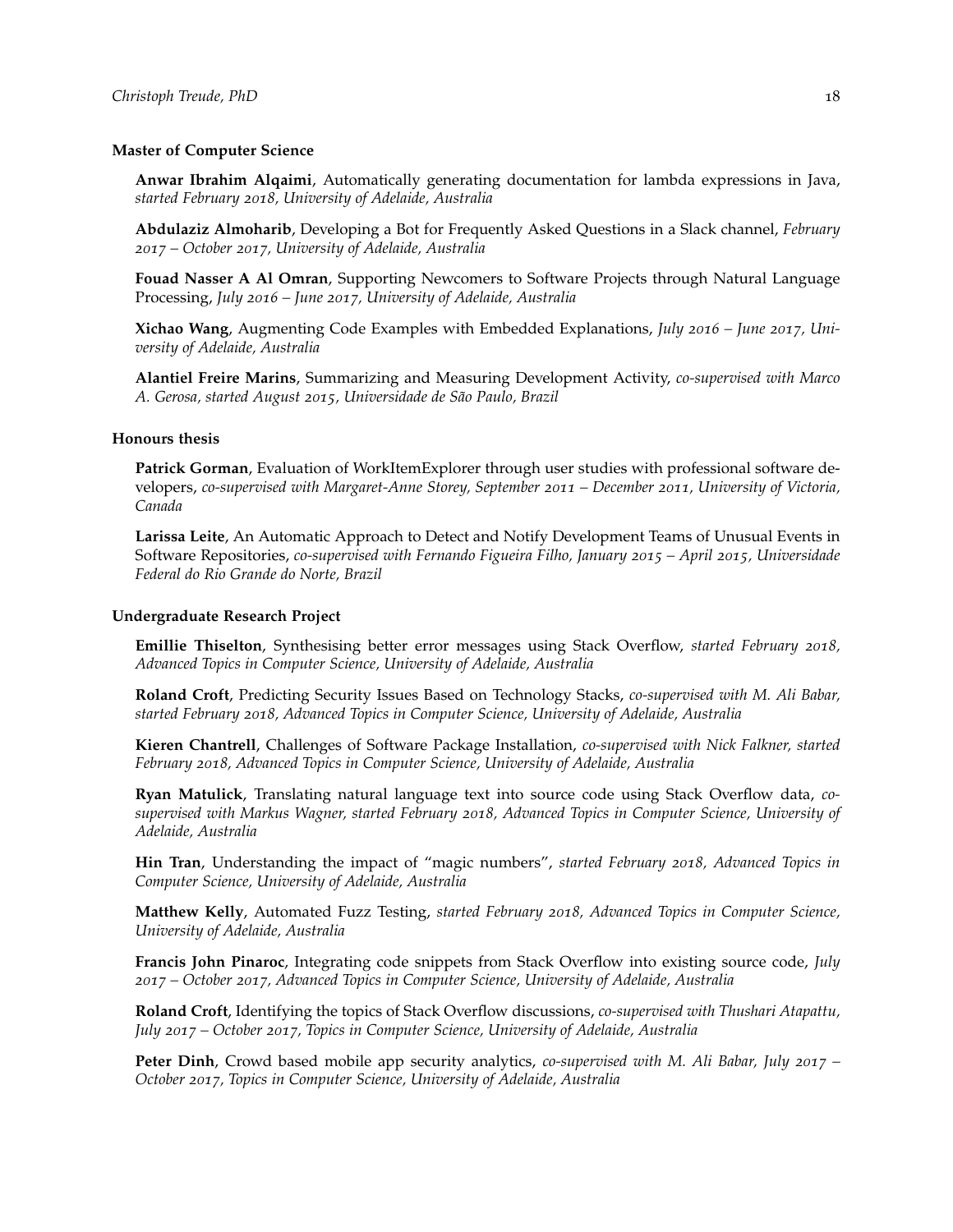**Kevin Dang**, Analyzing the adoption of new programming language features, *February 2017 – June 2017, Advanced Topics in Computer Science, University of Adelaide, Australia*

**Rung Sung Ip**, Automatically generating documentation for lambda expressions in Java, *February 2017 – June 2017, Topics in Computer Science, University of Adelaide, Australia*

**Safwan Ull Karim**, Developing a Bot for Frequently Asked Questions in a Slack channel, *February 2017 – June 2017, Topics in Computer Science, University of Adelaide, Australia*

**Kieren Chantrell**, Intrinsic and Extrinsic Factors which Impact Online Software Installation for Developers, *co-supervised with Nick Falkner, February 2017 – June 2017, Topics in Computer Science, University of Adelaide, Australia*

**Brock Angus Campbell**, Converting Natural Language Text into Source Code Using Stack Overflow Data, *July 2017 – October 2017, Topics in Computer Science, University of Adelaide, Australia*

**Francis John Pinaroc**, Visualizing Unusual Events in GitHub Repositories, *July 2017 – October 2017, Topics in Computer Science, University of Adelaide, Australia*

**Hin Tran**, Evaluating Documentation Needs of Open Source Newcomers, *July 2017 – October 2017, Topics in Computer Science, University of Adelaide, Australia*

**Michelle Cao**, TaskExtractor: A Task Identifying Web Application, *February 2017 – June 2017, Advanced Topics in Computer Science, University of Adelaide, Australia*

**Benjamin Morris**, Automation of SISE and Effect of Co-Reference Resolution, *February 2017 – June 2017, Topics in Computer Science, University of Adelaide, Australia*

**Ben Fisher**, Interface and API Design for Documentation Analysis, *co-supervised with Martin Robillard, January 2014 – April 2014, McGill University, Canada*

#### **Undergraduate Software Development**

**Roland Croft**, Predicting Security Issues Based on Technology Stacks, *co-supervised with M. Ali Babar, November 2017 – February 2018, University of Adelaide, Australia*

**Louis Carsten Griffith**, GitHub summarization with topic modeling, *November 2016 – February 2017, University of Adelaide, Australia*

**Marc Klocke**, TaskNav: Web Platform for Documentation Analysis, *co-supervised with Martin Robillard, May 2014 – August 2014, McGill University, Canada*

**Mathieu Sicard**, TaskNav: Web Platform for Documentation Analysis, *co-supervised with Martin Robillard, May 2014 – August 2014, McGill University, Canada*

**Mathieu Nassif**, Infrastructure for API Documentation Analysis, *co-supervised with Martin Robillard, May 2013 – August 2013 and May 2014 – August 2014, McGill University, Canada*

**Joshua Liben**, Infrastructure for API Documentation Analysis, *co-supervised with Martin Robillard, May 2013 – August 2013, McGill University, Canada*

**Thor Kell**, Development of a workflow support prototype for reverse engineers in a security context, *cosupervised with Brendan Cleary and Margaret-Anne Storey, January 2012 – April 2012, University of Victoria, Canada*

**Patrick Gorman**, Development of WorkItemExplorer, an interactive environment to visually explore issue tracking data, *co-supervised with Lars Grammel and Margaret-Anne Storey, May 2010 – August 2010 and May 2011 – August 2011, University of Victoria, Canada*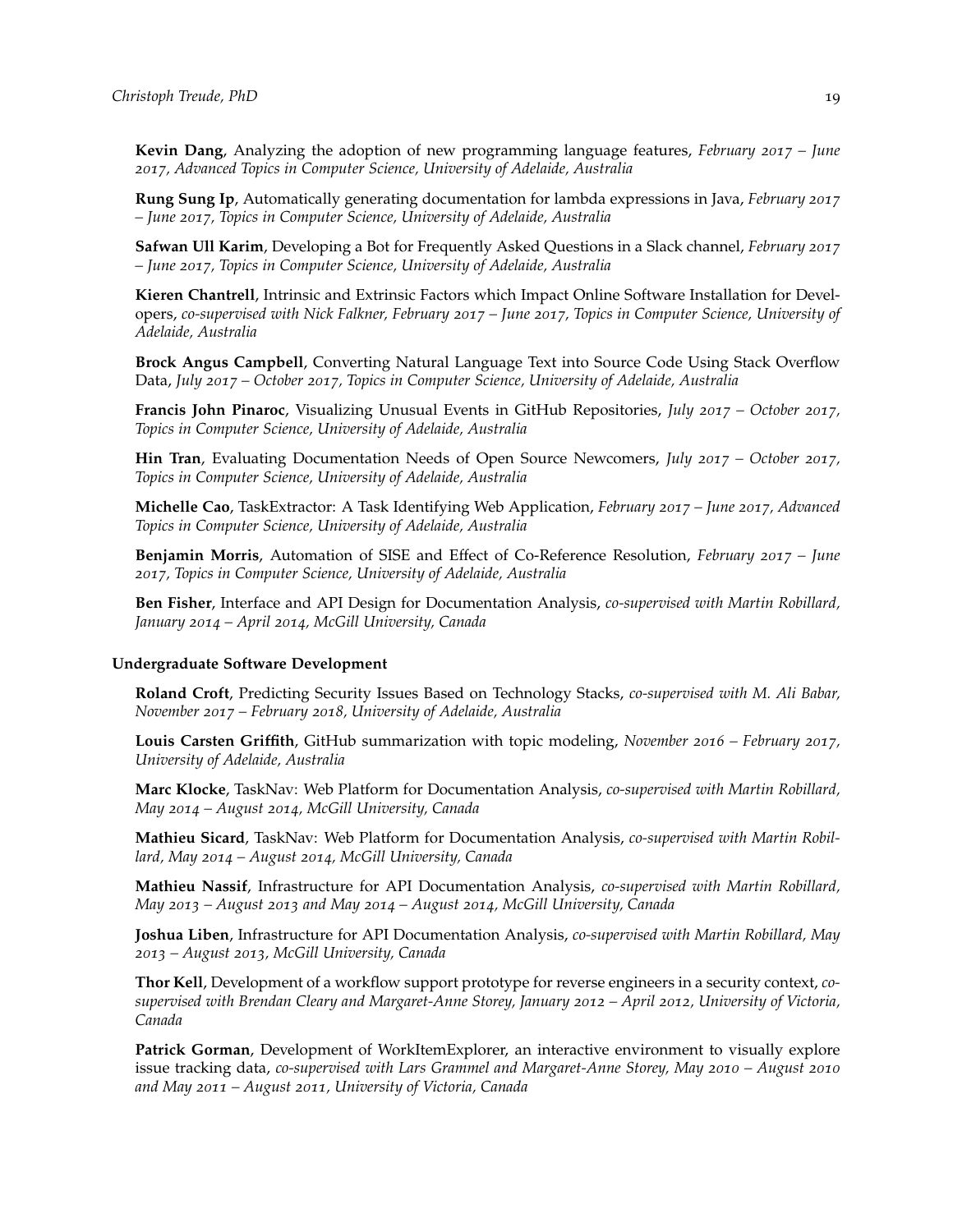# **Activities**

*Service to the Community*

**ICSME 2020**: General Co-Chair, with Hongyu Zhang

**ICSME**: Member of the Steering Committee (since 2020)

**Empirical Software Engineering journal**: Editorial Board member

**IEEE Transactions on Software Engineering**: Review Board member

**ACM Transactions on Software Engineering and Methodology**: Member of Board of Distinguished Reviewers

**IEEE Software**: Guest Editor "20 Years of Open Source—Impact on Software Engineering Practice"

**IEEE Software Blog**: Associate Editor (Human Factors)

**IWESEP 2018** PC Co-Chair

**ICSE 2016**: Publicity Team

**ICSE 2014**: Publicity Chair

**UVic SE Colloquium**: Co-organizer of Software Engineering Colloquium at University of Victoria, 2007–2009

# *Workshop Organization*

**Adelaide Autumn School on Software Engineering** 2018 *with Markus Wagner*

**DySDoc 2018**: Second International Workshop on Dynamic Software Documentation at McGill University's Bellairs Research Institute *with Martin Robillard and Andrian Marcus*

**DySDoc 2017**: First International Workshop on Dynamic Software Documentation at McGill University's Bellairs Research Institute *with Martin Robillard and Andrian Marcus*

**SSE 2016**: 8th International Workshop on Social Software Engineering at the Symposium on the Foundations of Software Engineering (FSE) 2016 *with Fabio Calefato and Andrew Begel*

**QualiDASE 2015**: Bellairs 2015 Workshop on Qualitative Data Analysis in Software Engineering at McGill University's Bellairs Research Institute *with Martin Robillard*

**ProK 2014**: Bellairs 2014 Workshop on Representing Programming Knowledge at McGill University's Bellairs Research Institute *with Martin Robillard*

**Web2SE 2011**: 2nd International Workshop on Web 2.0 for Software Engineering at the International Conference on Software Engineering (ICSE) 2011 *with Margaret-Anne Storey, Arie van Deursen, Andrew Begel, and Sue Black*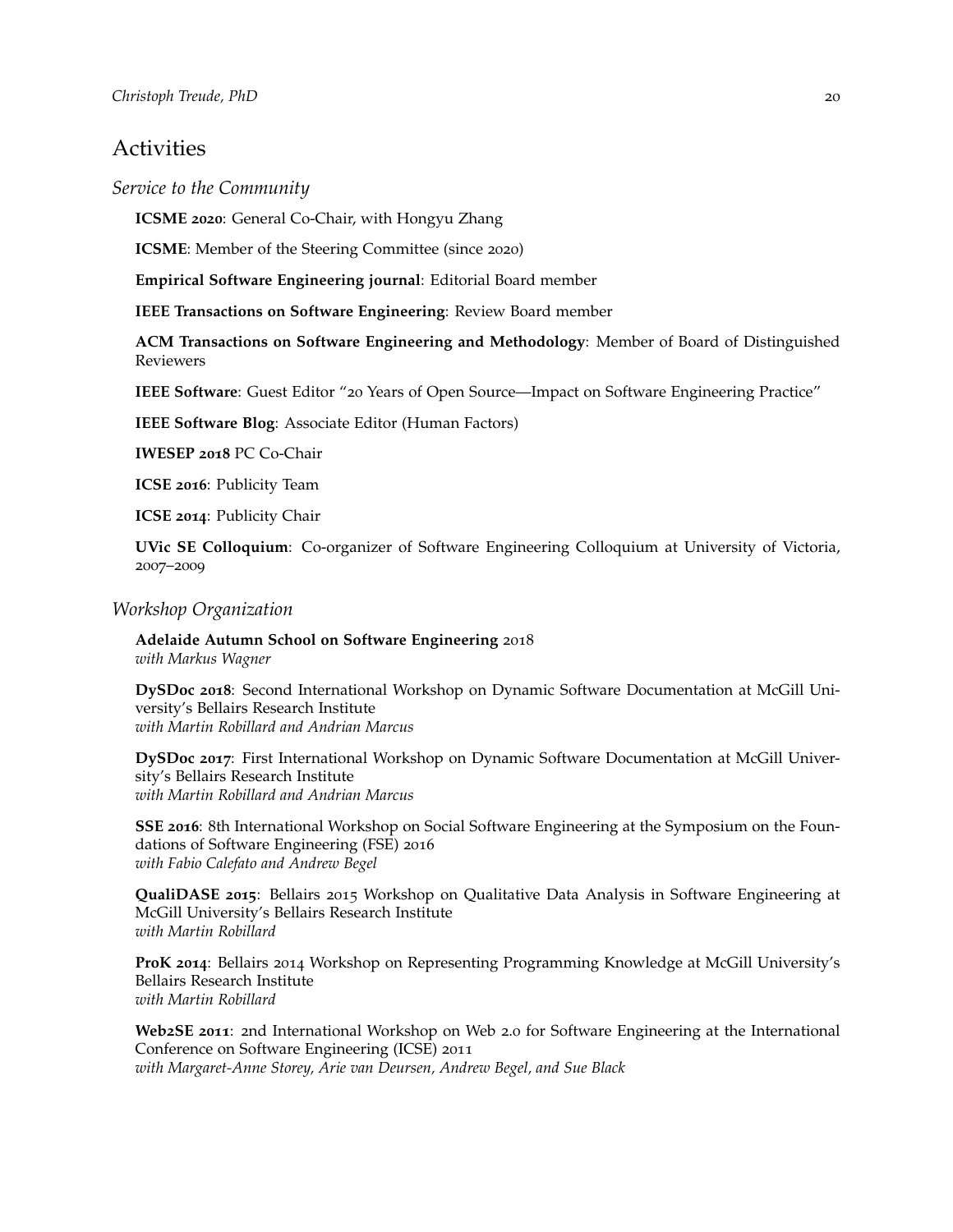**Web2SE 2010**: First Workshop on Web 2.0 for Software Engineering at the International Conference on Software Engineering (ICSE) 2010 *with Margaret-Anne Storey, Arie van Deursen, and Kate Ehrlich*

**User Interfaces for Visual Analysis and Monitoring in Business Intelligence** at IBM CASCON 2009 *with Lars Grammel and Margaret-Anne Storey*

#### *Program Committee Memberships*

**ESEC/FSE 2022**: 30th Joint European Software Engineering Conference and Symposium on the Foundations of Software Engineering

**ICSE 2022**: 44th International Conference on Software Engineering

**MSR 2022**: 19th International Conference on Mining Software Repositories

**SANER 2022 RENE**: Reproducibility Studies and Negative Results @ SANER 2022

**MSR RR 2021**: Registered Reports Track @ MSR 2021

**ICSME NIER 2021**: New Ideas and Emerging Results @ ICSME 2021

**ICSE 2020**: 42nd International Conference on Software Engineering

**ESEC/FSE 2020**: 28th Joint European Software Engineering Conference and Symposium on the Foundations of Software Engineering

**ASE 2020**: 35th International Conference on Automated Software Engineering

**MSR 2020**: 17th International Conference on Mining Software Repositories

**MSR RR 2020**: Registered Reports Track @ MSR 2020

**ICGSE 2020**: 15th International Conference on Global Software Engineering

**SANER LBI 2020**: Late Breaking Ideas track of the 27th International Conference on Software Analysis, Evolution and Reengineering

**ICSE 2019**: 41st International Conference on Software Engineering

**ESEC/FSE 2019**: 27th Joint European Software Engineering Conference and Symposium on the Foundations of Software Engineering

**ICSME 2019**: 35th International Conference on Software Maintenance and Evolution

**MSR 2019**: 16th International Conference on Mining Software Repositories

**ASE 2019 Demo**: Demo track of the International Conference on Automated Software Engineering

**SCAM RENE 2019**: Replication and Negative Results track of the 19th International Working Conference on Source Code Analysis and Manipulation

**ESEM Industry 2019**: Industry track of the International Symposium on Empirical Software Engineering and Measurement

**SBES 2019**: 33rd Brazilian Symposium on Software Engineering

**IWESEP 2019**: 10th International Workshop on Empirical Software Engineering in Practice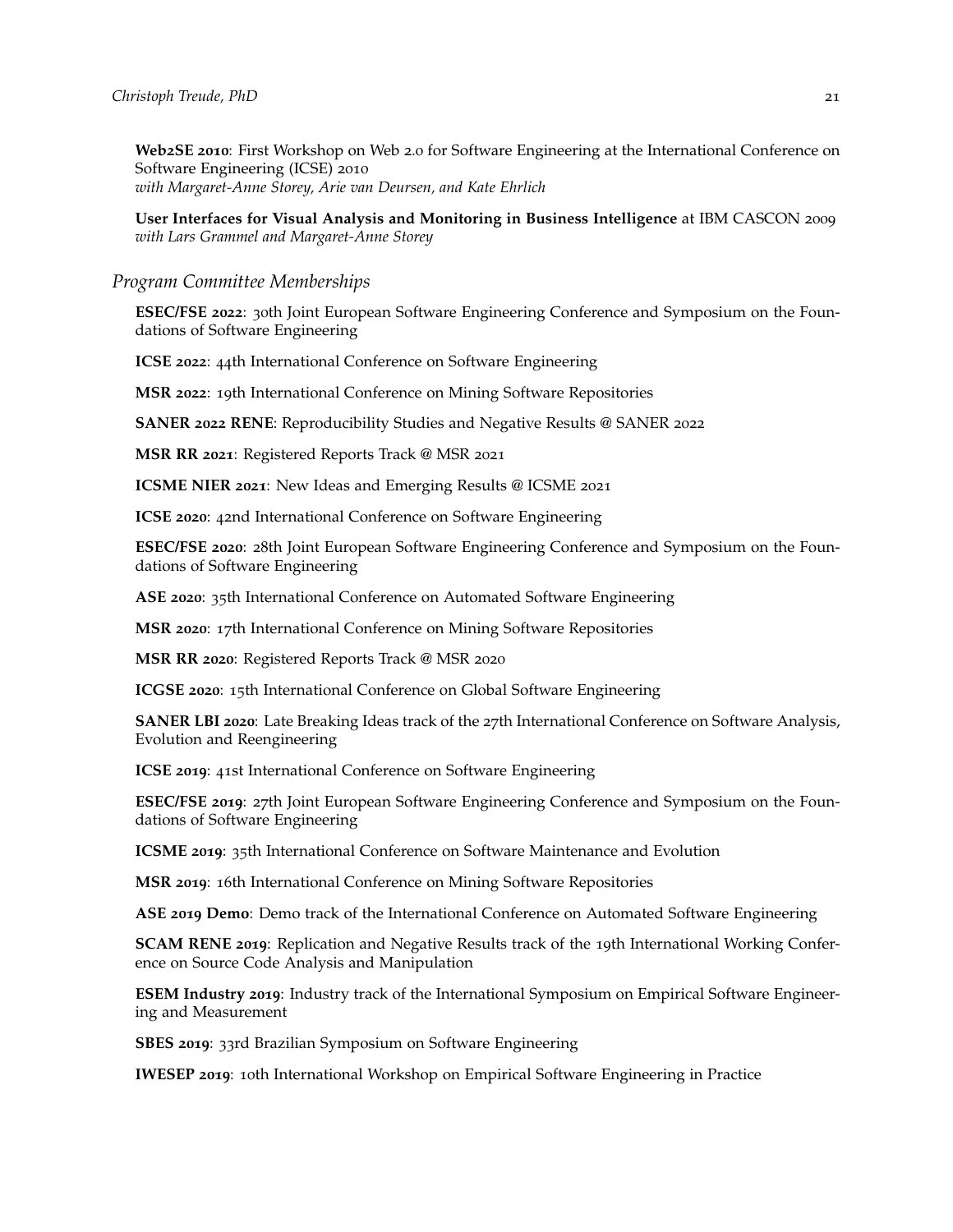**FSE 2018**: ACM SIGSOFT Symposium on the Foundations of Software Engineering

**SANER 2018**: 25th International Conference on Software Analysis, Evolution and Reengineering

**MSR 2018**: 15th International Conference on Mining Software Repositories

**SBES 2018**: 32nd Brazilian Symposium on Software Engineering

**CSCW 2018**: 21st Conference on Computer-Supported Cooperative Work and Social Computing (External Reviewer)

**SCORE 2018**: Student Contest on Software Engineering @ ICSE 2018

**ICSE 2018 SRC**: Student Research Competition of the 40th International Conference on Software Engineering

**WAPI 2018**: 2nd International Workshop on API Usage and Evolution @ ICSE 2018

**SAGRA 2018**: 4th Workshop on Sustainable Architecture: Global Collaboration, Requirements, Analysis @ ECSA 2018

**ICSE 2017**: 39th International Conference on Software Engineering

**ICSME 2017**: 33rd International Conference on Software Maintenance and Evolution

**SANER 2017**: 24th International Conference on Software Analysis, Evolution, and Reengineering

**ICGSE 2017**: 12th International Conference on Global Software Engineering

**SCAM 2017**: 17th International Working Conference on Source Code Analysis and Manipulation

**SBES 2017**: 31st Brazilian Symposium on Software Engineering

**ICSE 2017 SRC**: Student Research Competition of the 39th International Conference on Software Engineering

**ICSME NIER 2017**: New Ideas track of the 33rd International Conference on Software Maintenance and Evolution

**ISEC 2017**: 10th India Software Engineering Conference

**EAST 2017**: 4th International Workshop on Evidential Assessment of Software Technologies

**CHI 2017**: International Conference of Human-Computer Interaction (External Reviewer, recognized as Excellent Reviewer)

**CSCW 2017**: 20th Conference on Computer-Supported Cooperative Work and Social Computing (External Reviewer)

**SCAM 2016**: 16th International Working Conference on Source Code Analysis and Manipulation

**MSR 2016**: 13th Working Conference on Mining Software Repositories

**SBCARS 2016**: 10th Brazilian Symposium on Software Components, Architectures, and Reuse

**ICGSE 2016**: 11th International Conference on Global Software Engineering

**ICSME ERA 2016**: Early Research Achievements track of the 32nd International Conference on Software Maintenance and Evolution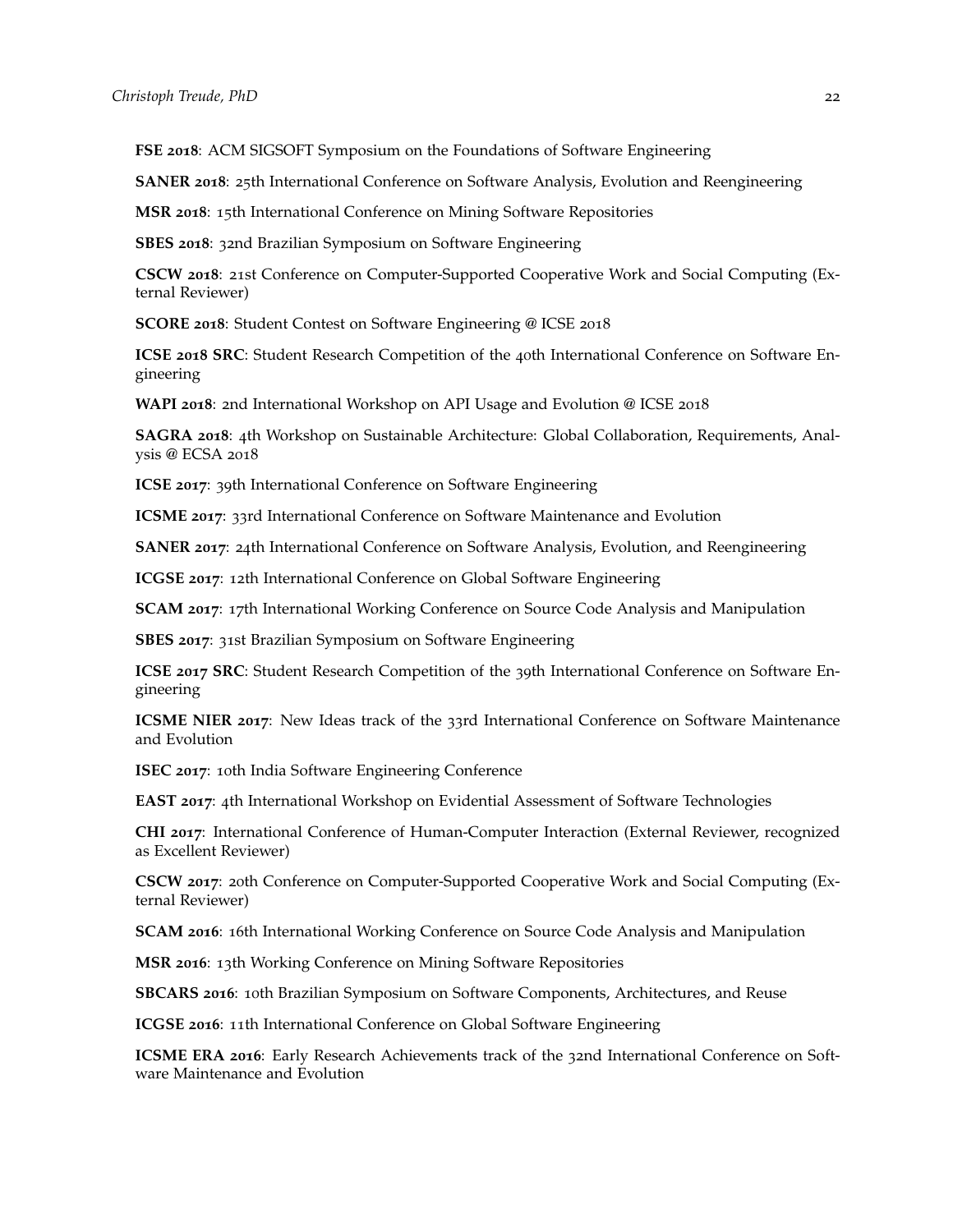**FSE 2016 Artifacts Track**: Artifacts track of the 24th International Symposium on the Foundations of Software Engineering

**ICSME 2016 Artifacts Track**: Artifacts track of the 32nd International Conference on Software Maintenance and Evolution

**SANER ERA 2016**: Early Research Achievements track of the 23rd International Conference on Software Analysis, Evolution, and Reengineering

**CSI-SE 2016**: 3rd International Workshop on CrowdSourcing in Software Engineering @ ICSE 2016

**CHASE 2016**: 9th International Workshop on Cooperative and Human Aspects of Software Engineering @ ICSE 2016

**WASHES 2016**: 1st Workshop on Social, Human, and Economic Aspects of Software @ SBQS 2016

**SSE 2015**: 7th International Workshop on Social Software Engineering @ FSE 2015

**OISE 2015**: First Workshop of Open Innovation in Software Engineering

**STIL 2015**: Symposium in Information and Human Language Technology

**ICSME ERA 2015**: Early Research Achievements track of the 31st International Conference on Software Maintenance and Evolution

**SBCARS 2015**: 9th Brazilian Symposium on Software Components, Architectures and Reuse @ CBSoft 2015

**CHI 2015**: International Conference of Human-Computer Interaction (External Reviewer)

**CSI-SE 2015**: 2nd International Workshop on CrowdSourcing in Software Engineering @ ICSE 2015

**CHASE 2015**: Cooperative and Human Aspects of Software Engineering @ ICSE 2015

**MSR Mining Challenge 2015**: Mining Challenge of the 12th Working Conference on Mining Software Repositories

**MSR 2015**: 12th Working Conference on Mining Software Repositories

**SANER ERA 2015**: Early Research Achievements track of the 22nd IEEE International Conference on Software Analysis, Evolution, and Reengineering

**ICSME 2015**: 31st International Conference on Software Maintenance and Evolution

**SSE 2014**: 6th International Workshop on Social Software Engineering @ FSE 2014

**ICSME ERA 2014:** Early Research Achievements track of the 30th International Conference on Software Maintenance and Evolution

**CSI-SE 2014**: Crowdsourcing in Software Engineering @ ICSE 2014

**CHASE 2014**: Cooperative and Human Aspects of Software Engineering @ ICSE 2014

**MSR 2014**: 11th Working Conference on Mining Software Repositories

**MSR Mining Challenge 2014**: Mining Challenge of the 11th Working Conference on Mining Software Repositories

**CSMR-WCRE Demo 2014**: Tool Demonstrations track of the CSMR-WCRE 2014 Software Evolution Week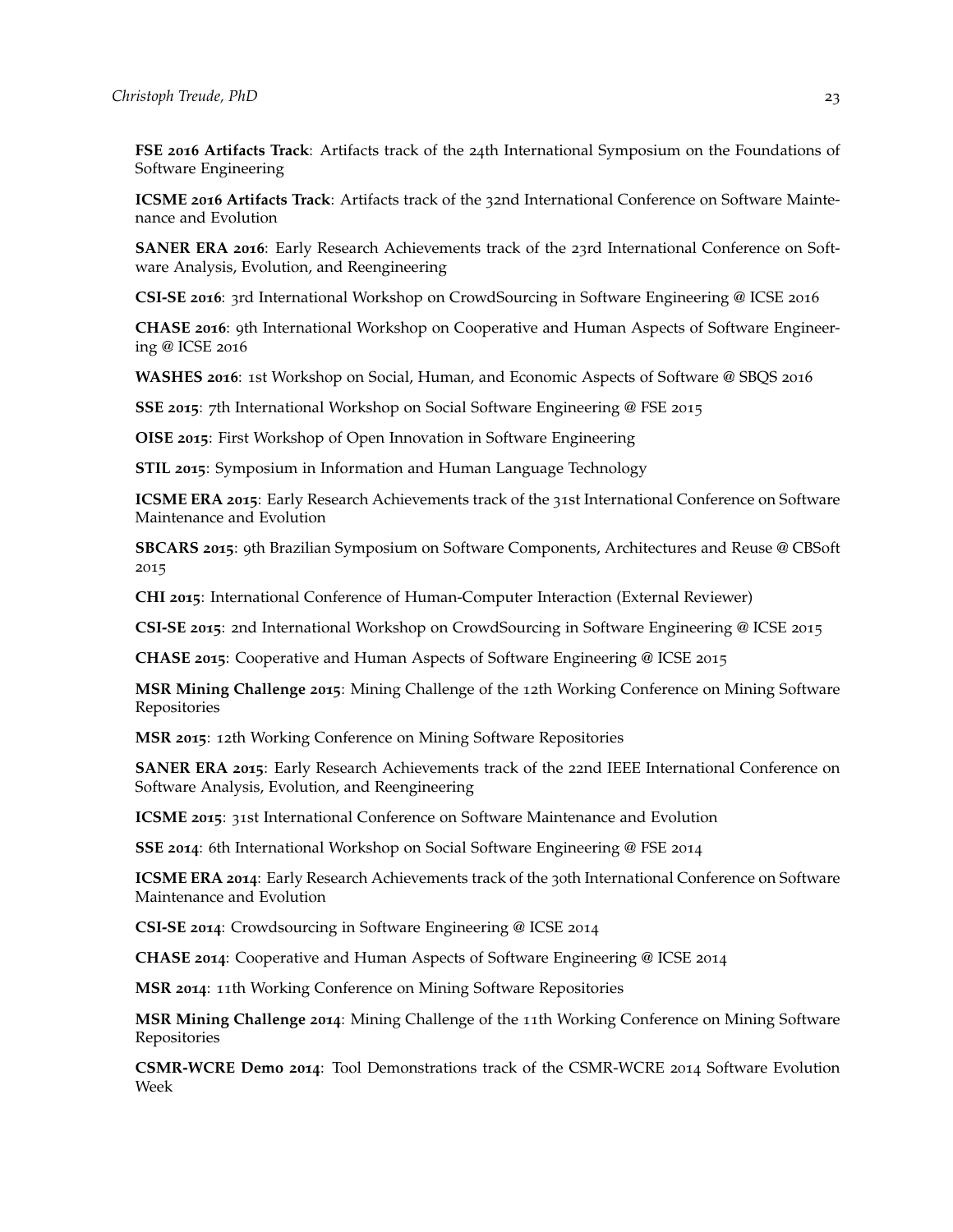**CSMR-WCRE ERA 2014**: Early Research Achievements track of the CSMR-WCRE 2014 Software Evolution Week

**ICSE Posters 2014**: Poster track @ ICSE 2014

**SSE 2013**: 5th International Workshop on Social Software Engineering @ ESEC/FSE 2013

**ICPC ERA 2013**: Early Research Achievements track of the 21st International Conference on Program Comprehension

**ICSE SCORE 2013**: Student Contest on Software Engineering @ ICSE 2013

**ICPC Demo 2013**: Tool demo track of the 21st International Conference on Program Comprehension

**CHASE 2013**: Cooperative and Human Aspects of Software Engineering @ ICSE 2013

**MSR Mining Challenge 2013**: Mining Challenge of the 10th Working Conference on Mining Software Repositories

**CSMR ERA 2013**: Early Research Achievements track of the 17th European Conference on Software Maintenance and Reengineering

**ICPC 2012**: 20th International Conference on Program Comprehension

**ICPC Demo 2012**: Tool demo track of the 20th International Conference on Program Comprehension

**FutureCSD 2012**: The Future of Collaborative Software Development @ CSCW 2012

**FSE NIER 2012**: New Ideas track of the International Symposium on the Foundations of Software Engineering

**FlexiTools 2011**: Flexible Modeling Tools @ ICSE 2011

**PLATEAU 2010**: Evaluation and Usability of Programming Languages and Tools @ SPLASH 2010

**CHASE 2010**: Cooperative and Human Aspects of Software Engineering @ ICSE 2010

*Journal Reviews*

**EMSE**: Empirical Software Engineering journal (25 papers since 2010, Member of the EMSE Review Board since 2014/2015, Distinguished Reviewer Award in 2017)

**TSE**: IEEE Transactions on Software Engineering (12 papers since 2010)

**IEEE Software** (11 papers since 2012)

**JSS**: Journal of Systems and Software (9 papers since 2015)

**TBIT**: Behaviour & Information Technology (7 papers since 2015)

**JSME**: Journal of Software: Evolution and Process (5 papers since 2014)

**PeerJ** (3 papers since 2015)

**JBCS**: Journal of the Brazilian Computer Society (2 papers since 2016)

**TOIT**: ACM Transactions on Internet Technology (2 papers since 2013)

**TOSEM**: Transactions on Software Engineering and Methodology (2 papers since 2015)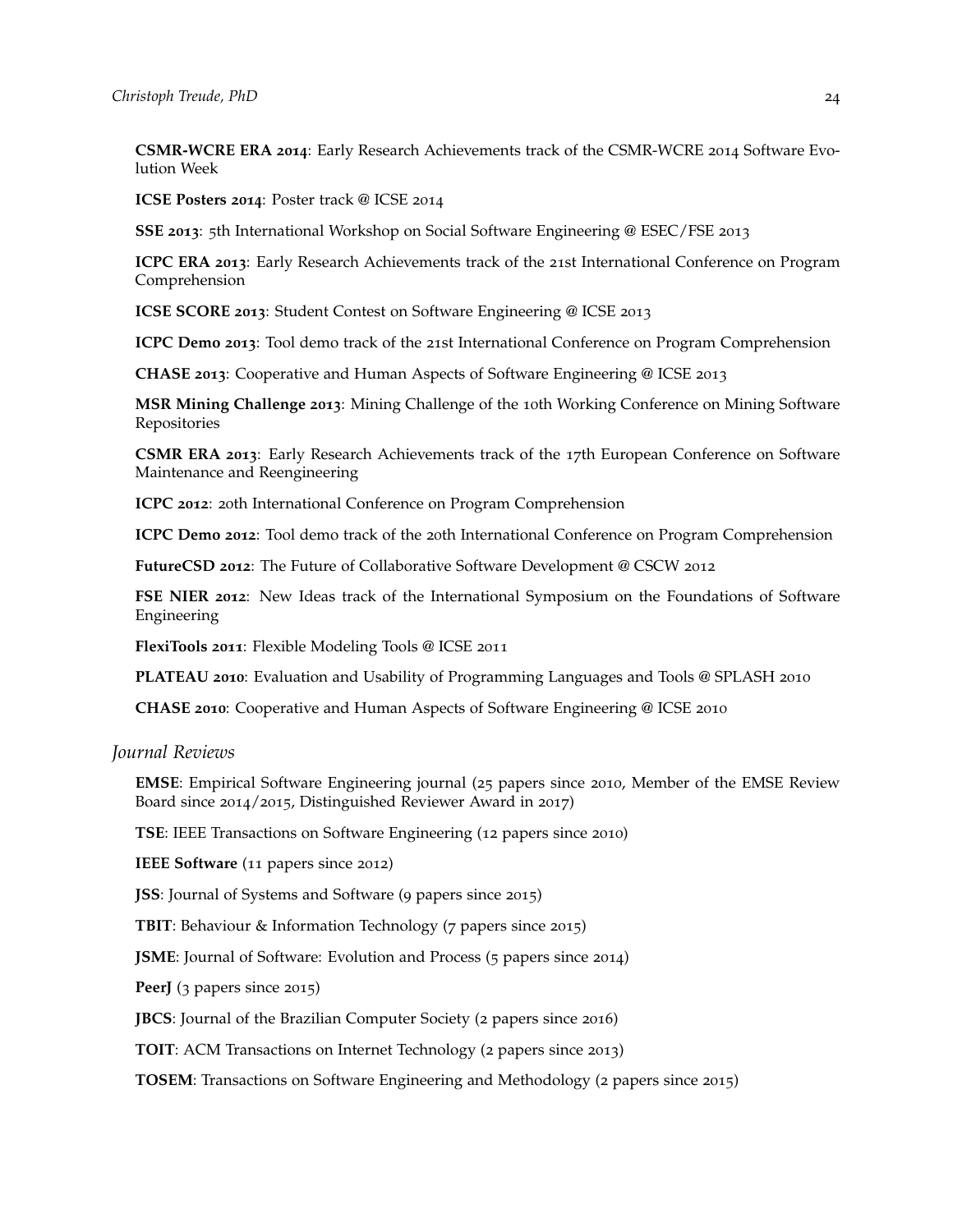**PLOS One** (2 papers since 2017)

**JISA**: Journal of Internet Services and Applications (1 paper in 2016)

**T-IFS**: IEEE Transactions on Information Forensics and Security (1 paper in 2013)

### *Grant Reviews*

**ARC**: Australian Research Council (9 proposals since 2018)

**NSERC**: Natural Sciences and Engineering Research Council of Canada (1 proposal in 2017)

**NWO**: Netherlands Organisation for Scientific Research (1 proposal in 2019)

**RGC**: Research Grants Council of Hong Kong (1 proposal in 2019)

#### *Reviewer*

**APSEC**: Asia-Pacific Software Engineering Conference, 2016

**ASE**: International Conference Automated Software Engineering, 2013, 2016

**ICSE**: International Conference on Software Engineering, 2013, 2012, 2010, 2009, 2008

**ICSM**: International Conference on Software Maintenance, 2011

**ESEC/FSE**: Joint meeting of the European Software Engineering Conference and the Symposium on the Foundations of Software Engineering, 2011, 2013

**FSE**: International Symposium on the Foundations of Software Engineering, 2010, 2014

**InfoVis**: Symposium on Information Visualization, 2009, 2008

**VL/HCC**: Symposium on Visual Languages and Human-Centric Computing, 2009, 2008

**CHASE**: Cooperative and Human Aspects of Software Engineering, 2008

**Book**: Graph Data Management: Techniques and Applications *(Eds. S. Sakr and E. Pardede)*

# Awards

**2020**: Google Faculty Research Award, USD 39,722 *(with Sebastian Baltes and Markus Wagner)*

**2018 – 2020**: ARC Discovery Early Career Researcher Award (DECRA), AUD 361,446

**2018 – 2019**: NC State - University of Adelaide Starter Grant, USD 9,740 + AUD 9,565 *(with Emerson Murphy-Hill)*

**2017**: JSPS Postdoctoral Fellowship for Research in Japan, Short-term Program

**2017**: Distinguished Reviewer Award for Outstanding Service as a Reviewer for the Journal on Empirical Software Engineering

**2015**: Post-doctoral Fellowship from FAPESP, the São Paulo Research Foundation

**2015**: Best Paper Award at SBSC 2015 *(with Renato Ferreira, Muller Miranda, Fernando Figueira Filho, Cleidson de Souza, and Leif Singer)*